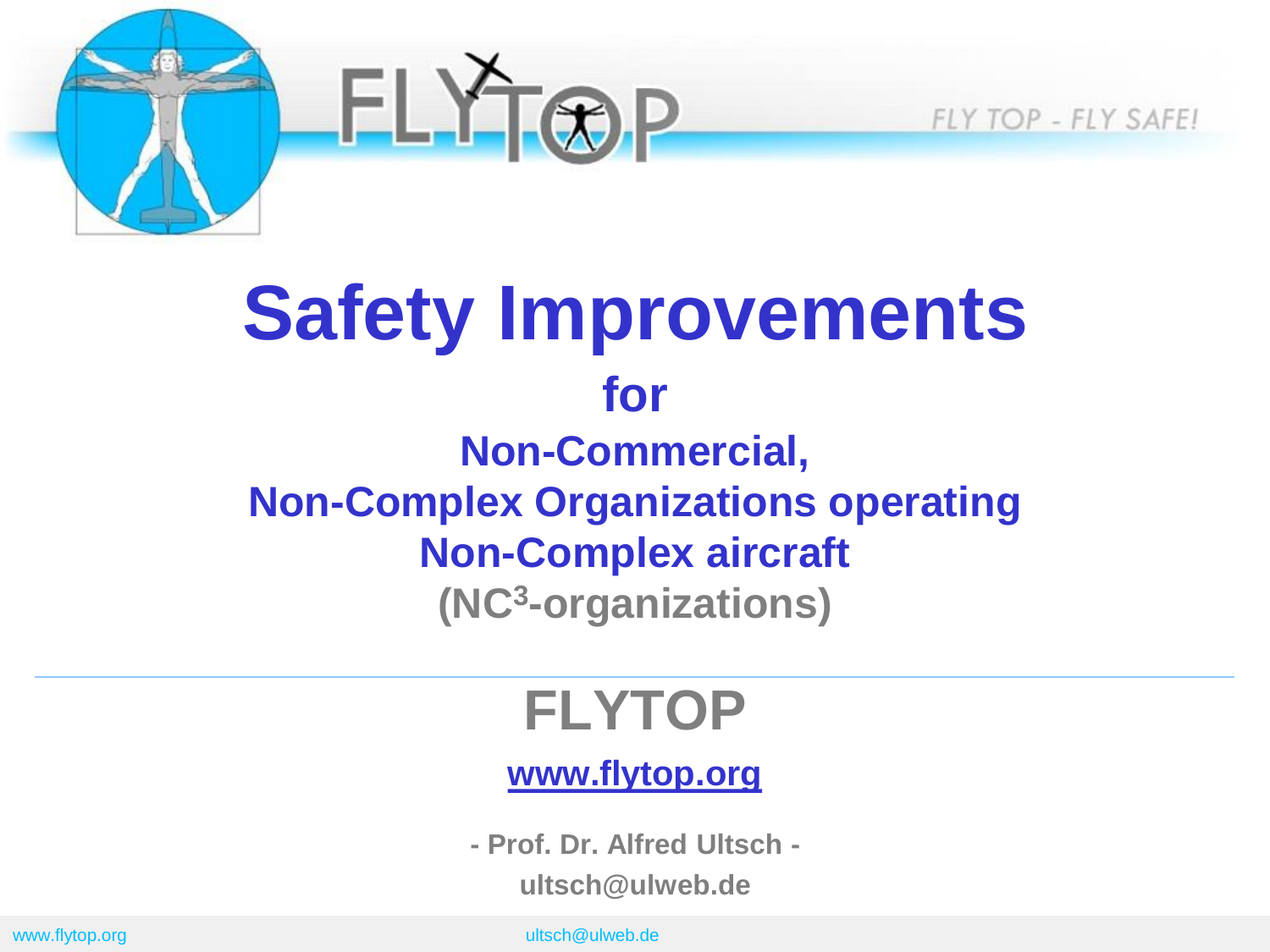

### **Tobias Kemmerer**

- *flying sailplanes since 2006*
- *member of the Akaflieg Frankfurt academical gliding club of Goethe University*
	- *NOT building gliders*
	- *BUT soaring related research such as*
		- **mountain wave / thermals research**
		- **data gathering / sensor platform [AFIIS – Akaflieg Frankfurt Inflight Information System] (big) data science / swarm intelligence**

**AFLIEG - FRANKFURT** 

- **flight safety**
- *engaged with FLYTOP since 2015*
- *background in IT & economics, happily married to Marina (biochemist / quality manager) and currently 0.8 children, …*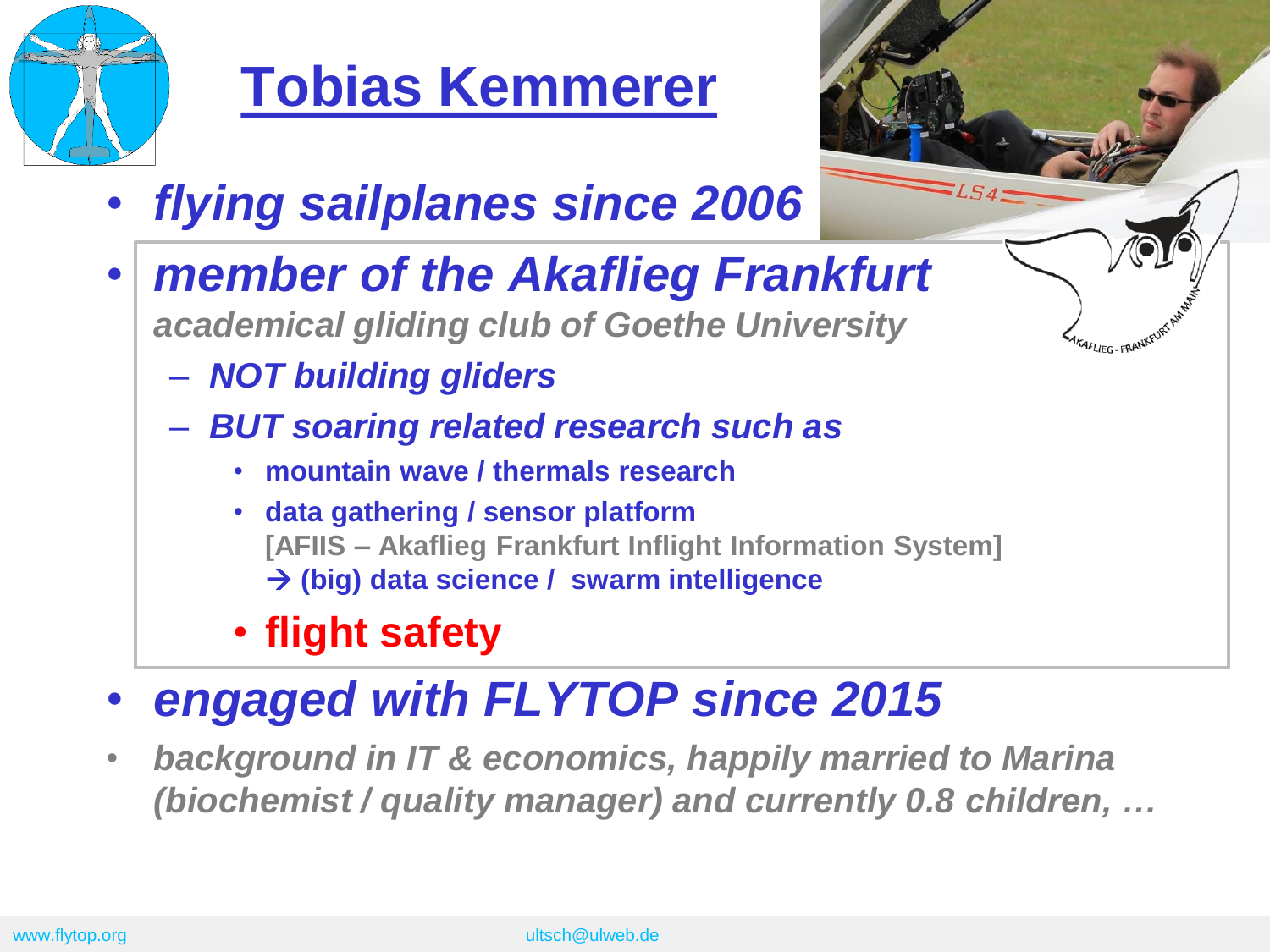

### **What are**

- *Non-Commercial, Non-Complex Organizations operating Non-Complex aircraft (NC<sup>3</sup> -organizations)*
- *EASA's (European Aviation Safety Agency ) terminology for*

# **>> Gliding Clubs**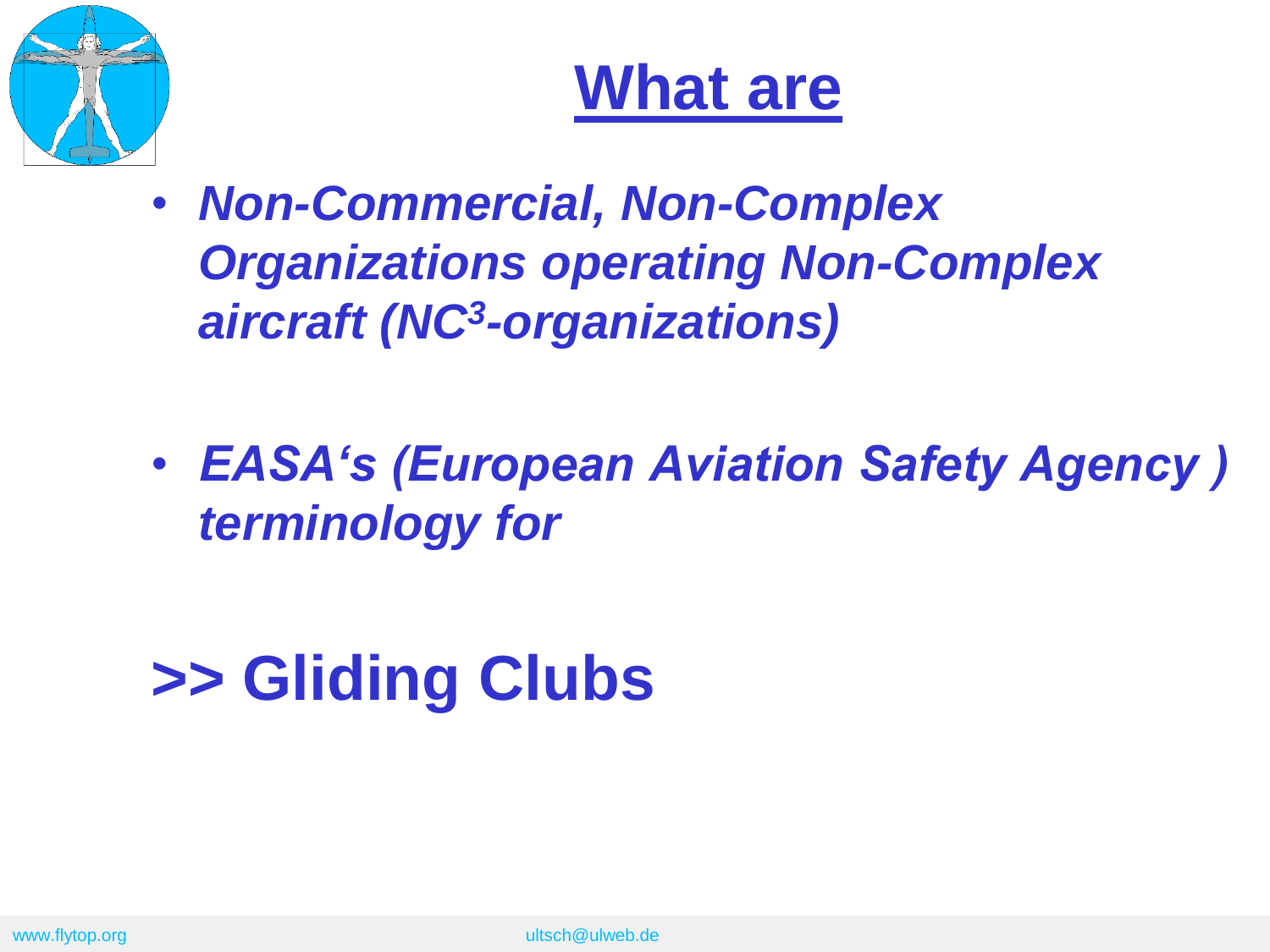

## **The Situation in Germany**



- **until 2007 ca. 1 million glider flights per year**
- **since 2008 ca. 700.000 glider flights per year**
- **eventual falling trend**
- **Data Sources: Statistisches Bundesamt, Jahresberichte,** Verkehr Luftverkehr auf allen Flugplätzen, Statistisches Bundesamt, Wiesbaden.
- Accident Data: Jahresberichte, Bundesanstalt für Flugunfalluntersuchungen (BFU)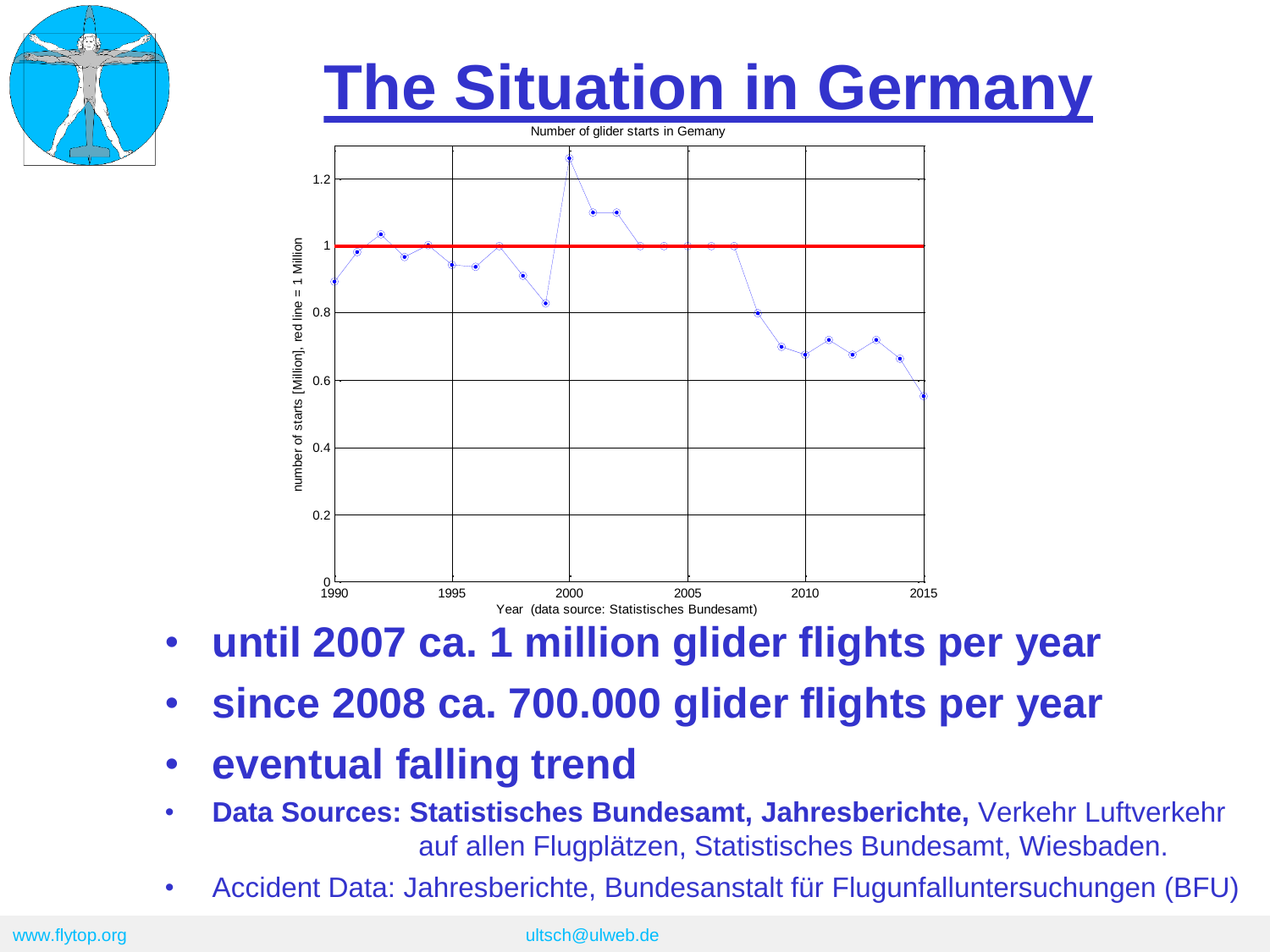



- **until ca 1990: dramatic reduction in risk due to improvements in safety**
- **since ca 1990: NO MORE REDUCTION of risk!**
- **Presently: 15-20 fatalities per 1 Mio flights**
- **eventually a trend for increased risk since 2011?**
- **risk 10 times to high!**
- **1 death per Mio flights would be acceptable**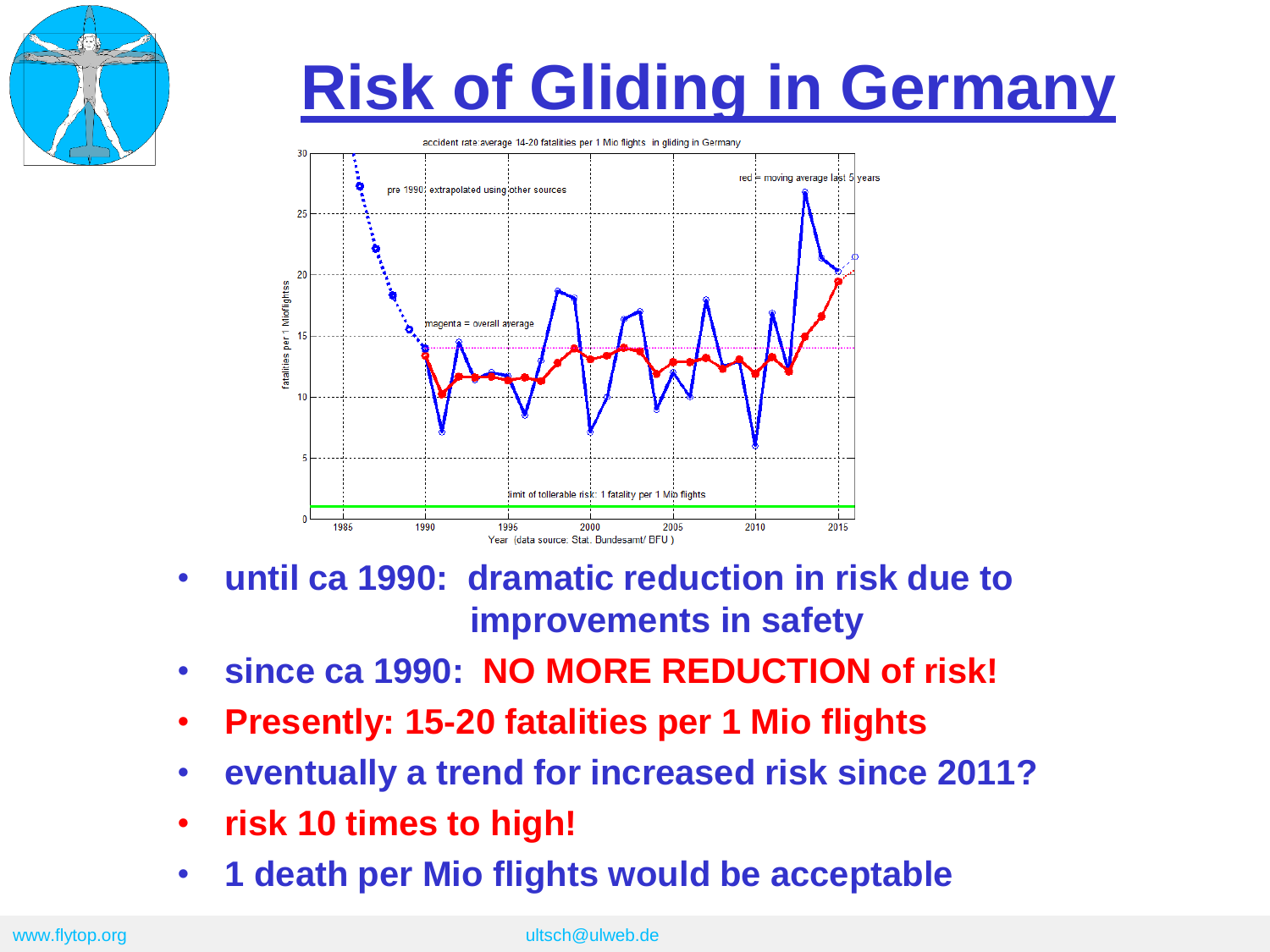

# **How can this be explained?**

- **almost exclusively the safety measures that are applied in practice in Germany can be termed as:**
- **Static Safety Measures (***reactive safety***)**
- **It is known that all safety methods saturate after some time i.e.**
- **it takes an enormous effort to improve safety only a little bit using this method** 2.5 Unfälle mit tödlich Verletzten pro 1 Million Starts
- **Example: risk in commercial flights (USA) up to the 1970s**

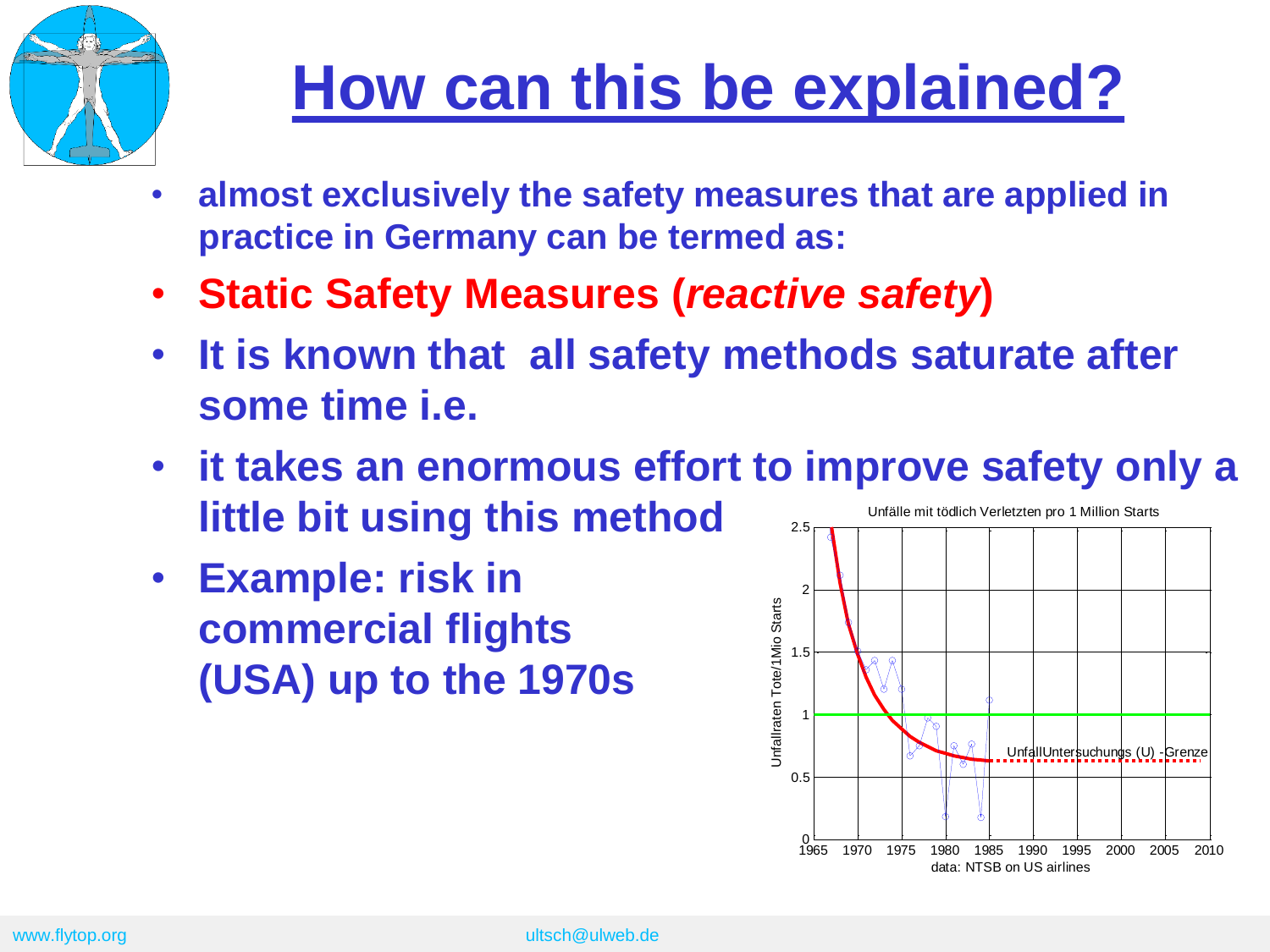

- **good pilot training using**
- **"safe" equipment**
- **"safe" Standard Operation Procedures (SOPs) and**
- **accident preventing rules and regulations (Laws)**
- **The SOPs Rules and Laws are modified using**
- **intensive accident investigations by highly trained personal (Bundesamt für Flugunfall-Untersuchungen)**
- **=> Changing of Rules slow but effective**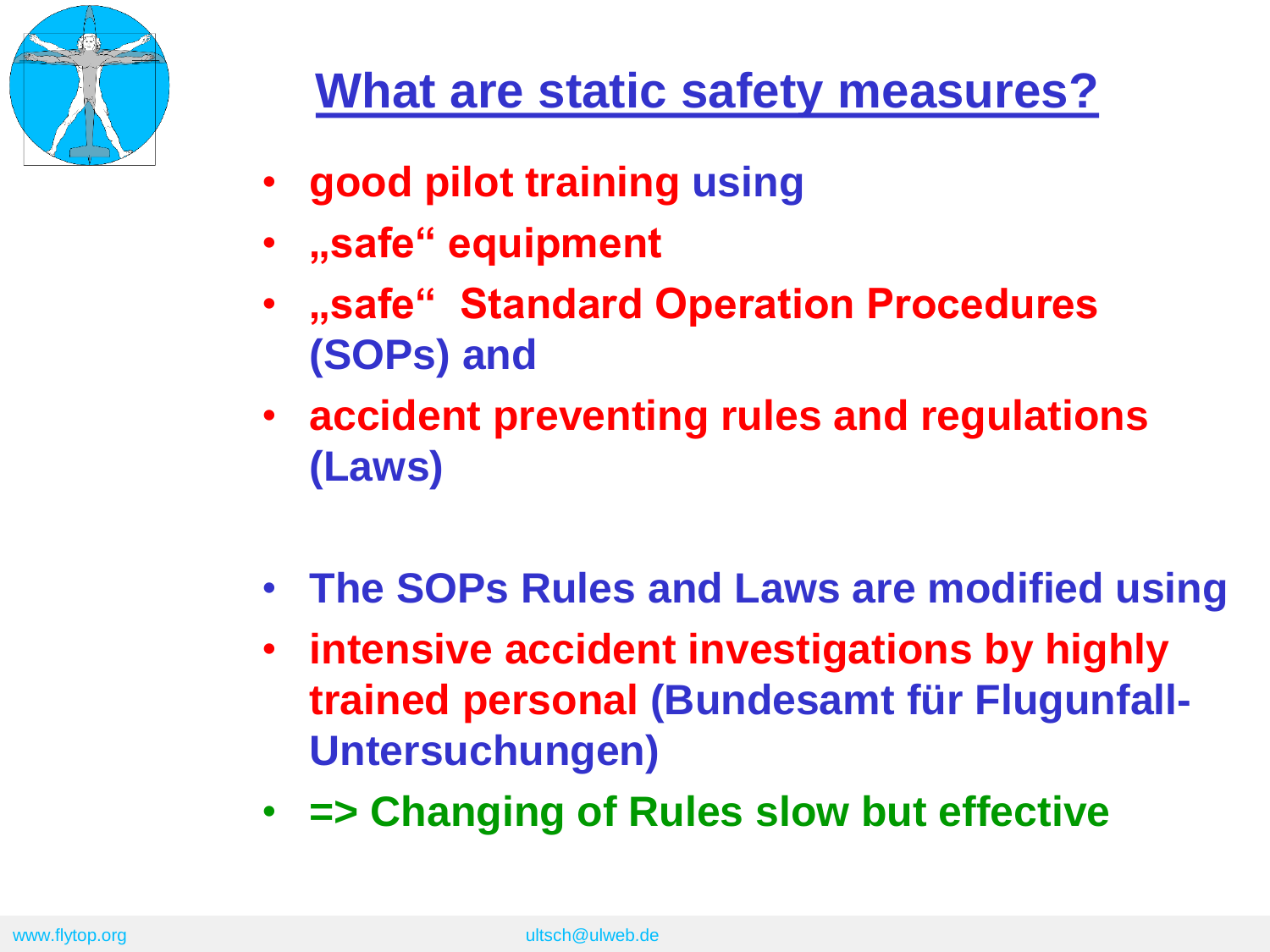

# **A word on notion**

- **the basic vocabulary in flight safety stems from ICAO, in particular:**
- **1. Accident Prevention Programme (APP) (2009)**
- **2. Safety Management Manual (SMM) (2013)**



• **modern regulations in flight safety, in particular EASA laws rely on these concepts.**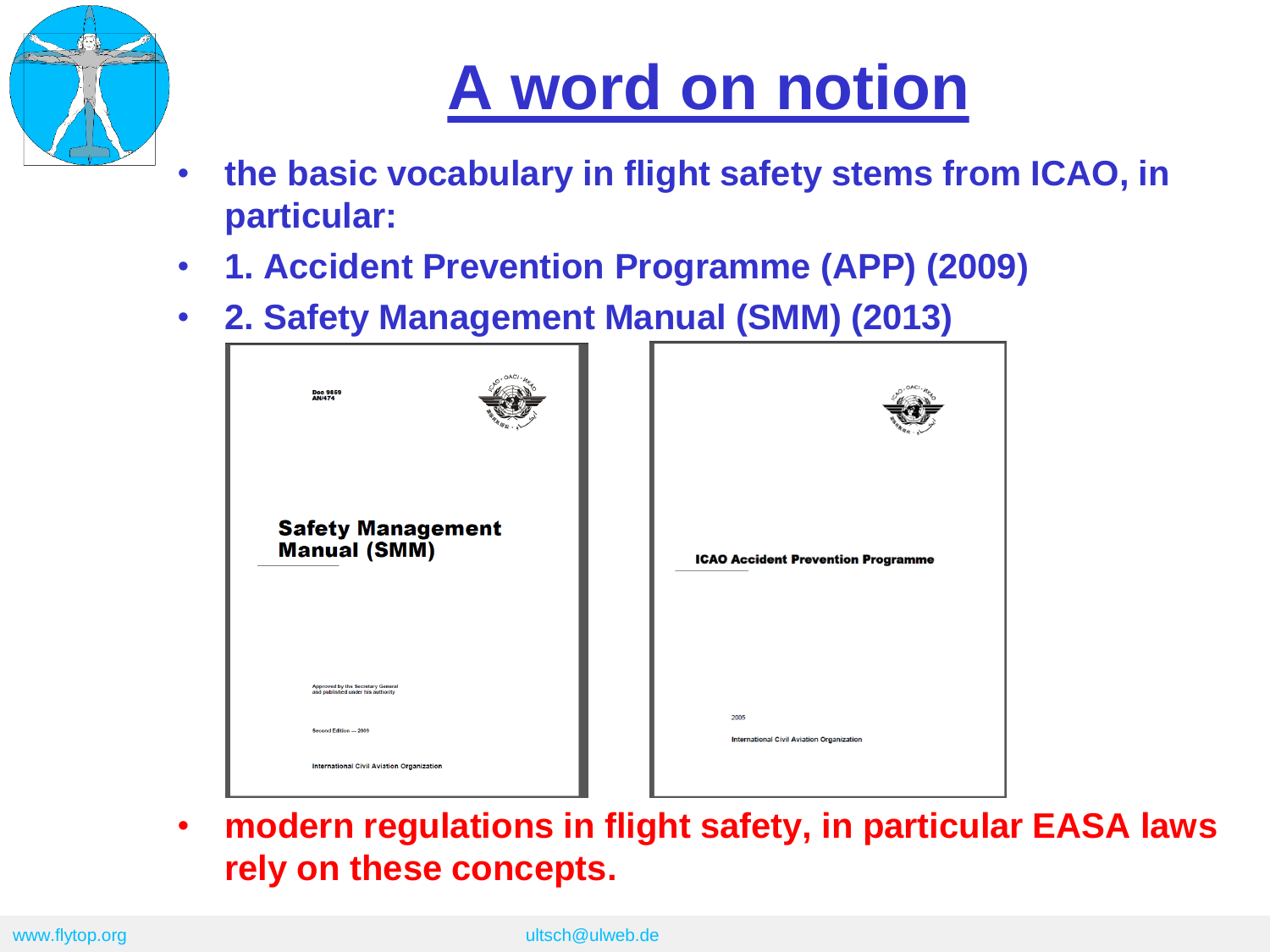

## **To many ...ive words**

- **However, for the ordinary pilot there are to many "–** *ive***" words:**
	- prevent*ive*
	- act*ive*
	- proact*ive*
	- react*ive*
	- predict*ive*
	- pass*ive*
	- $\bullet$  . . . .
- **For the most relevant concepts I am using:**
	- **static == reactive and**
	- **dynamic == proactive**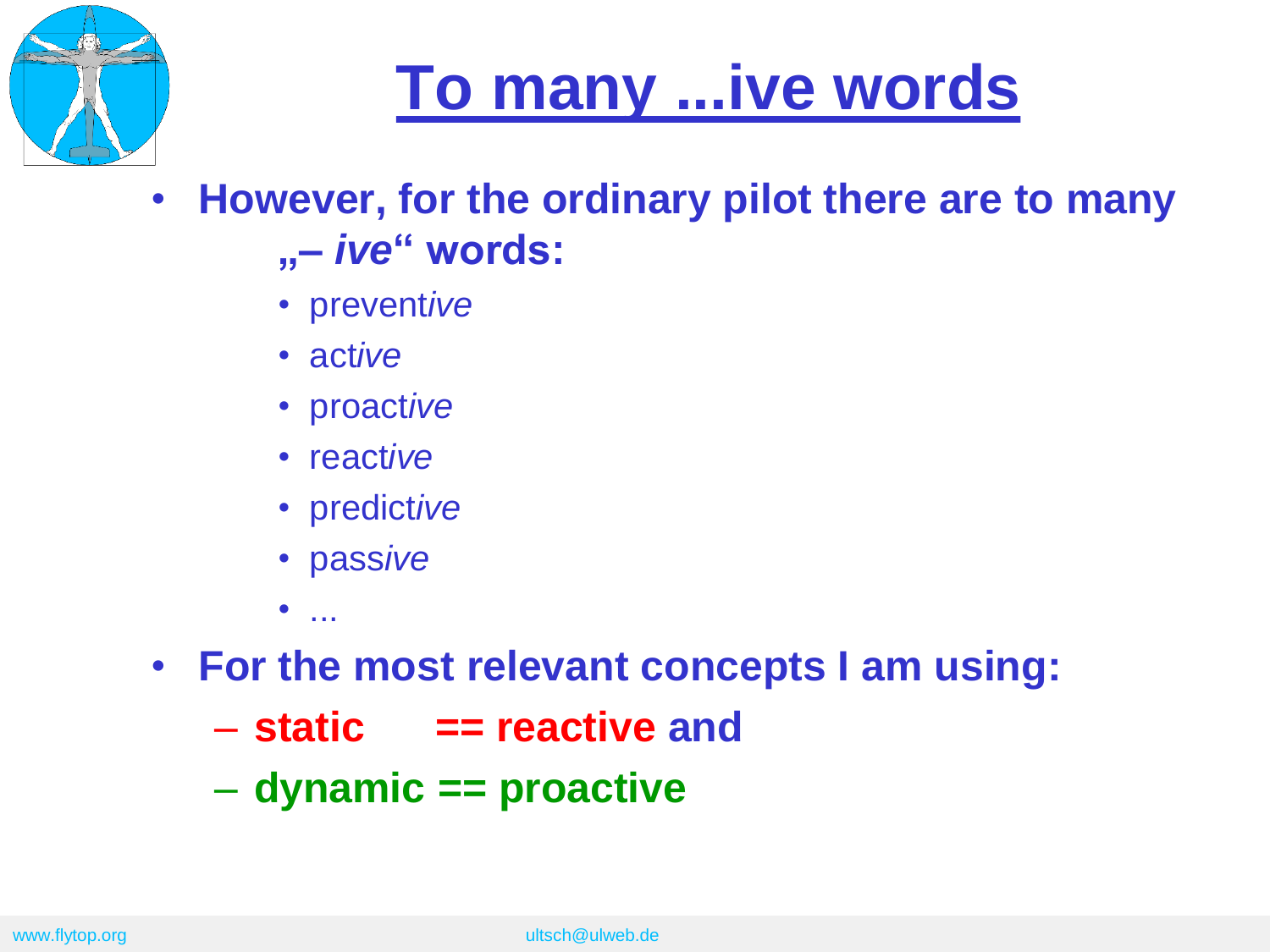

### aim: better rules / regulations / SOPs good example: bonding defects of DUO aileron

www.flytop.org under the control of the control of the control of the control of the control of the control of the control of the control of the control of the control of the control of the control of the control of the co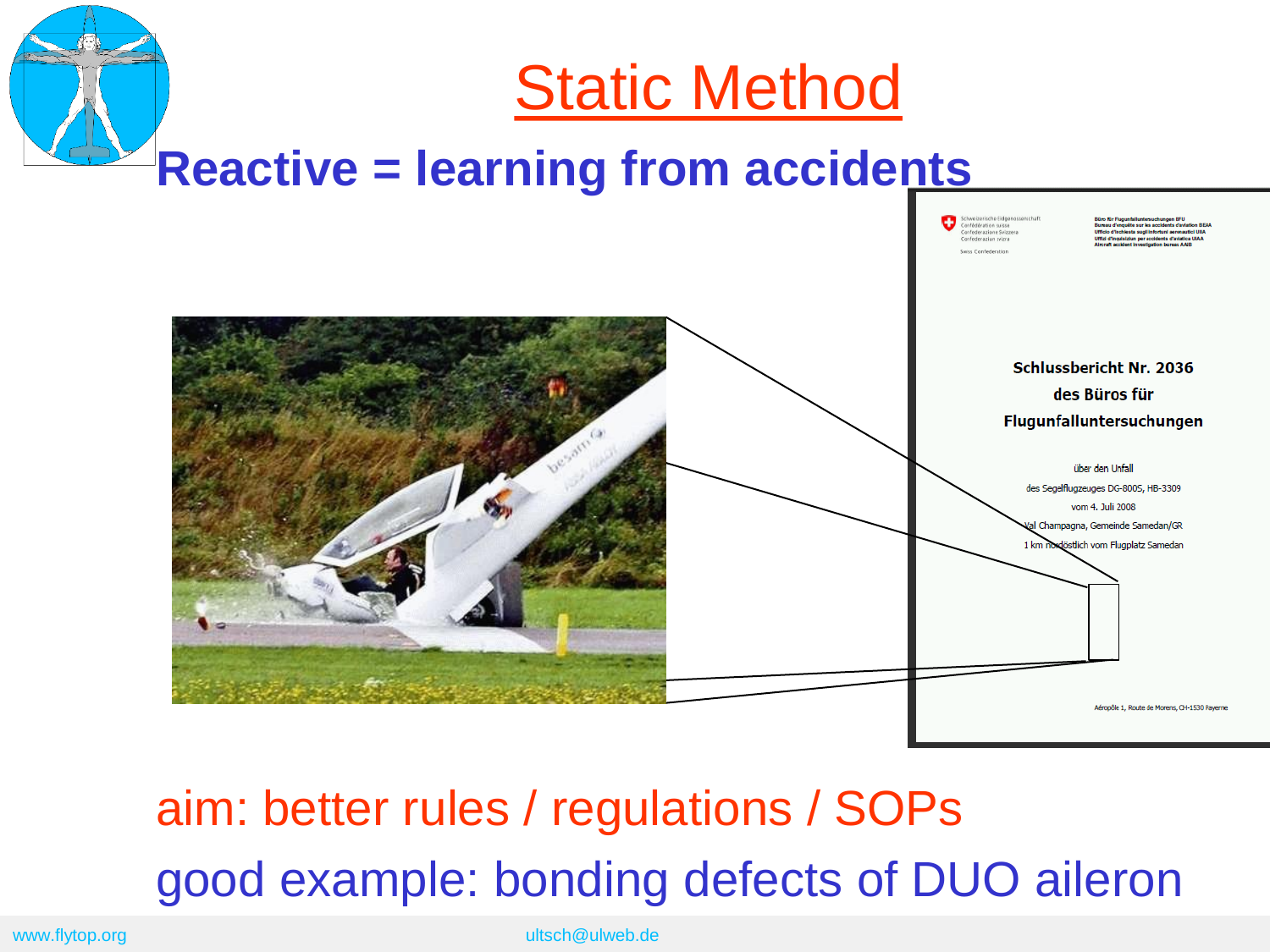

### **Threats**



www.flytop.org ultsch@ulweb.de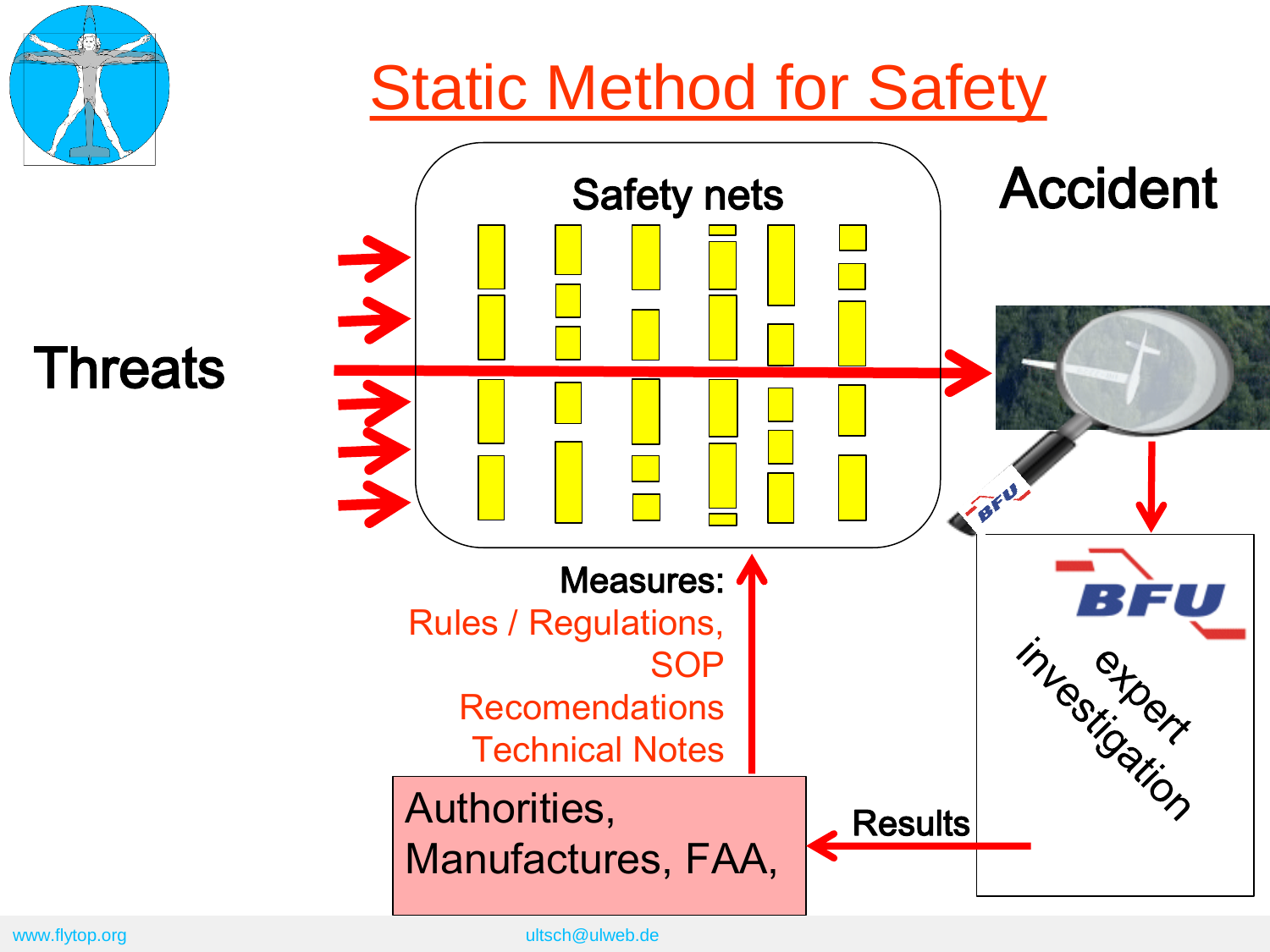

### **How come that this method is "saturated"**

- **Conclusion 1: in Germany we do have a very effective system of rules, regulations and SOPs to prevent accidents in particular:** Deutscher Aero Club e.V.
- **Segelflug Betriebs Ordnung (SBO)** = Operations Manual for Gliding
- **Methodik der Segelflugausbildung**
	- = Methods for Training in Glider Flying



• **Experts keeps these regulations up to date and changes it, when necessary (accident investigations)**

#### **Thank You: Bundeskommsion Segelflug!**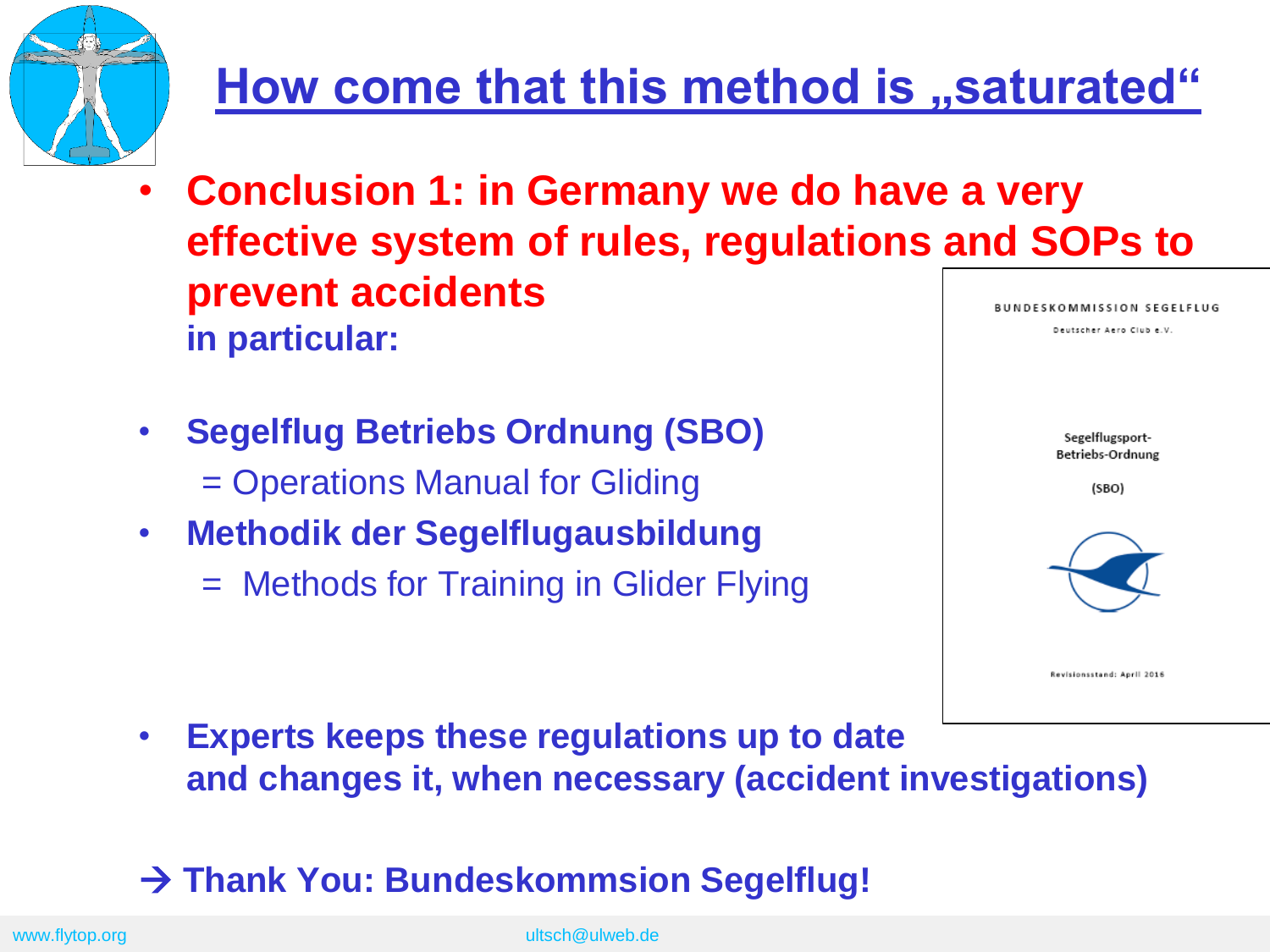

### **How come that this method is "saturated"**

- **Conclusion 2: Technical issues (defects in the glider) and weather issues are less important in accident production than the "Human Factor"**
- **A first approach to address these issues were the subjects: "human factor and limitations" and "coping special cases" as part of the theoretical training of glider pilots**
- **However:**
- **Conclusion 3: Human factor causes of accidents are very**  individual for each accident so that no "general rule" or **"general recommendation" or "changing of rules" can be concluded from these accidents**

### **=> Static methods are in saturation!**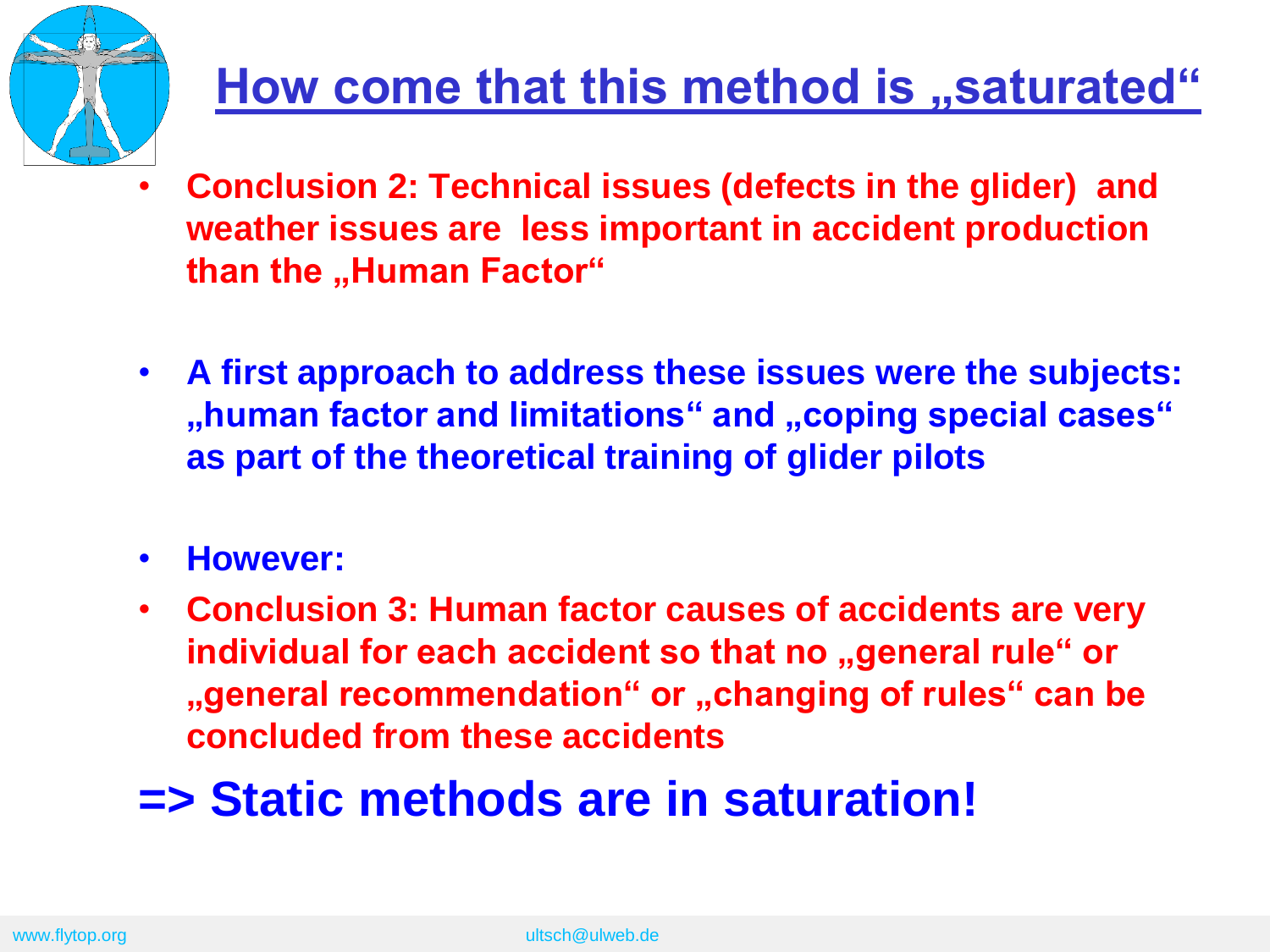

## **The Bitter Lesson**

- **The safety method which is almost uniquely up to present (static) iseffective,**
- **HOWEVER: It can hardly be expected these methods can be used for further reduction of the risks**
- **So the intensive investigation of singular accidents will not improve safety in gliding substantially**

### **more rules will NOT improve safety!**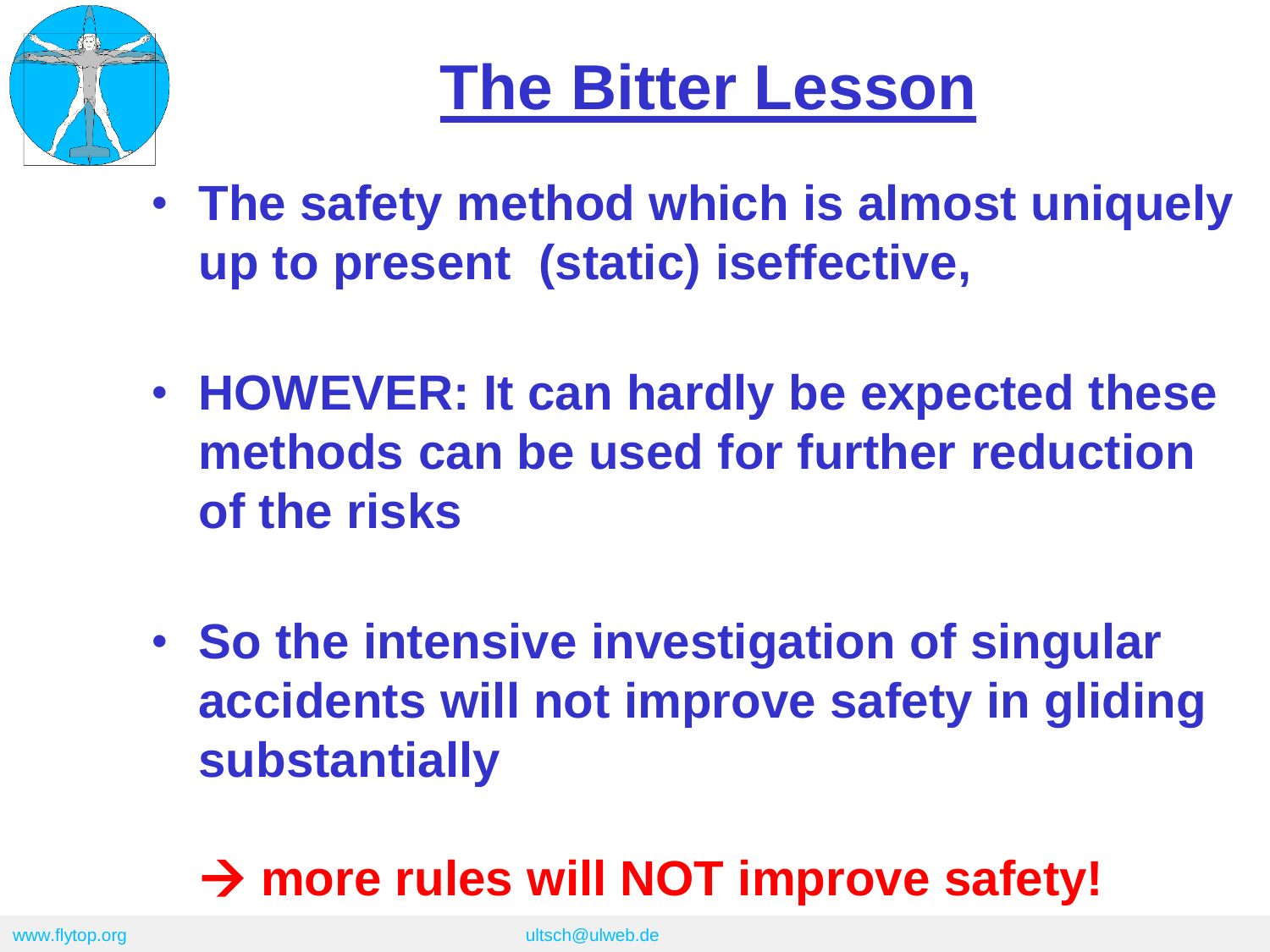

# **However there is Hope**

- **1. Gliding is not the first branch of aviation that experiences this saturation effect**
- **2. The main idea is to apply a new approach of safety to glider flying**
- **3. These methods have been shown to be effective in commercial aviation** *(see next slide)*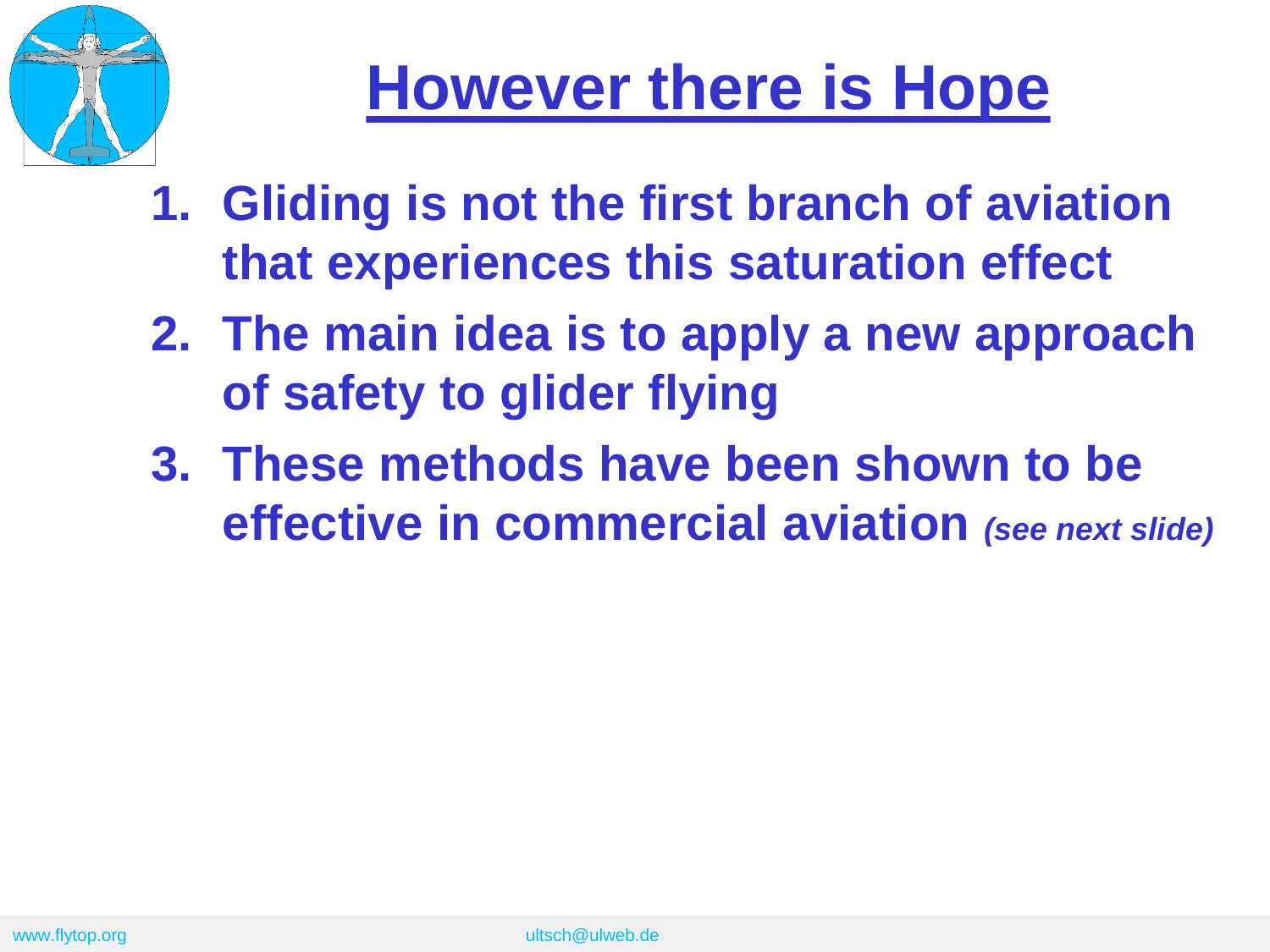

### **static plus dynamic Methods of safety**



- **fatality risk in commericial airlines (USA)**
- **implementation of dynamic safety methods starting ca 1990**

www.flytop.org under the control of the control of the control of the control of the control of the control of the control of the control of the control of the control of the control of the control of the control of the co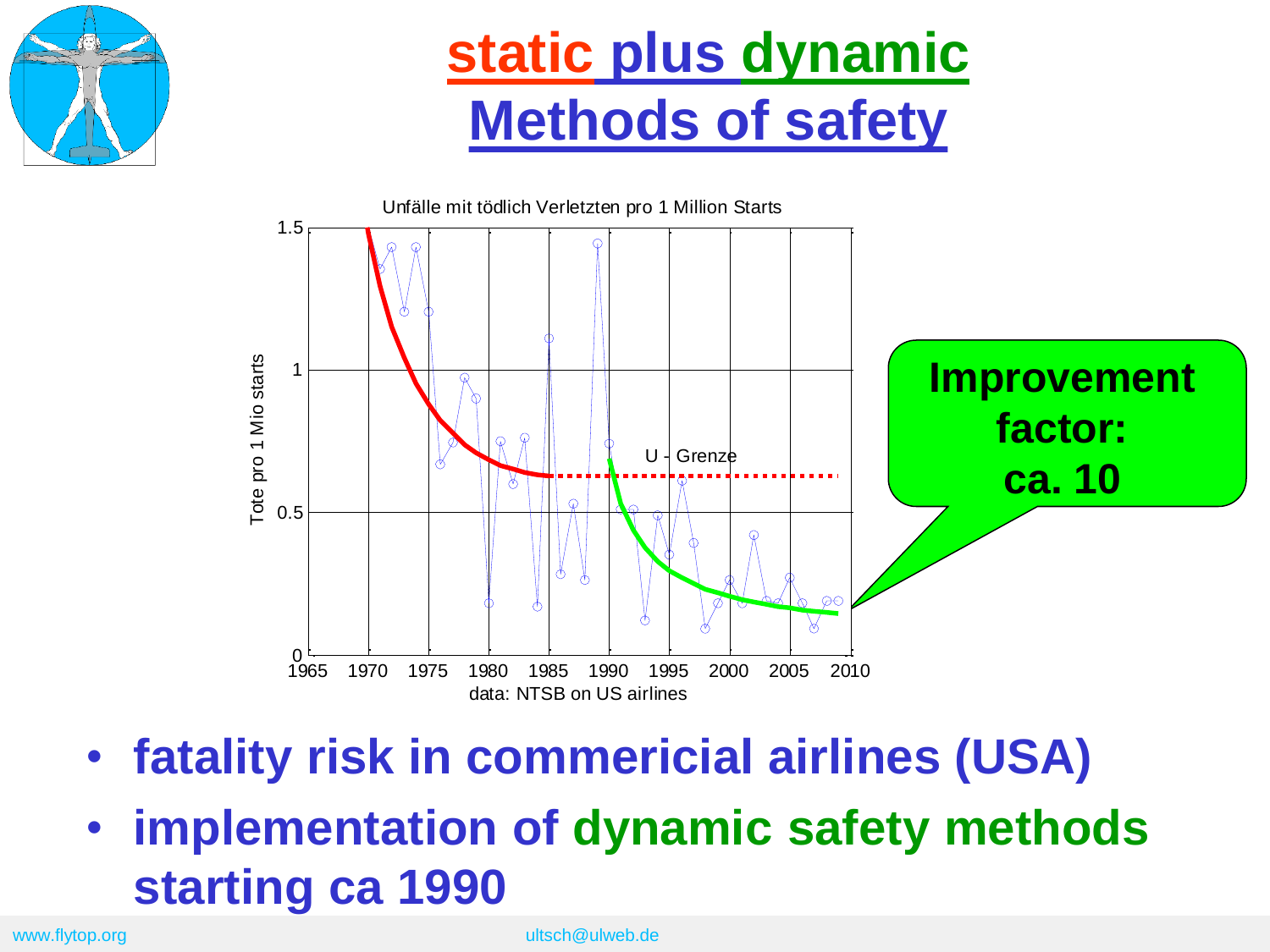

# **How did the Airlines do that?**

- **ground breaking NASA seminar**
- **Universities**
- **Psychology Departments**
- **Complex Systems Theory**
- **development and implementation of:**
- **CRM, LOFT,**
- **today: NOTECH- Skills –Training**
- **HFACS**
- **Thread and Error Management (TEM)**

#### **consequence:**

• **differentiation of von 2 types of flight safety:**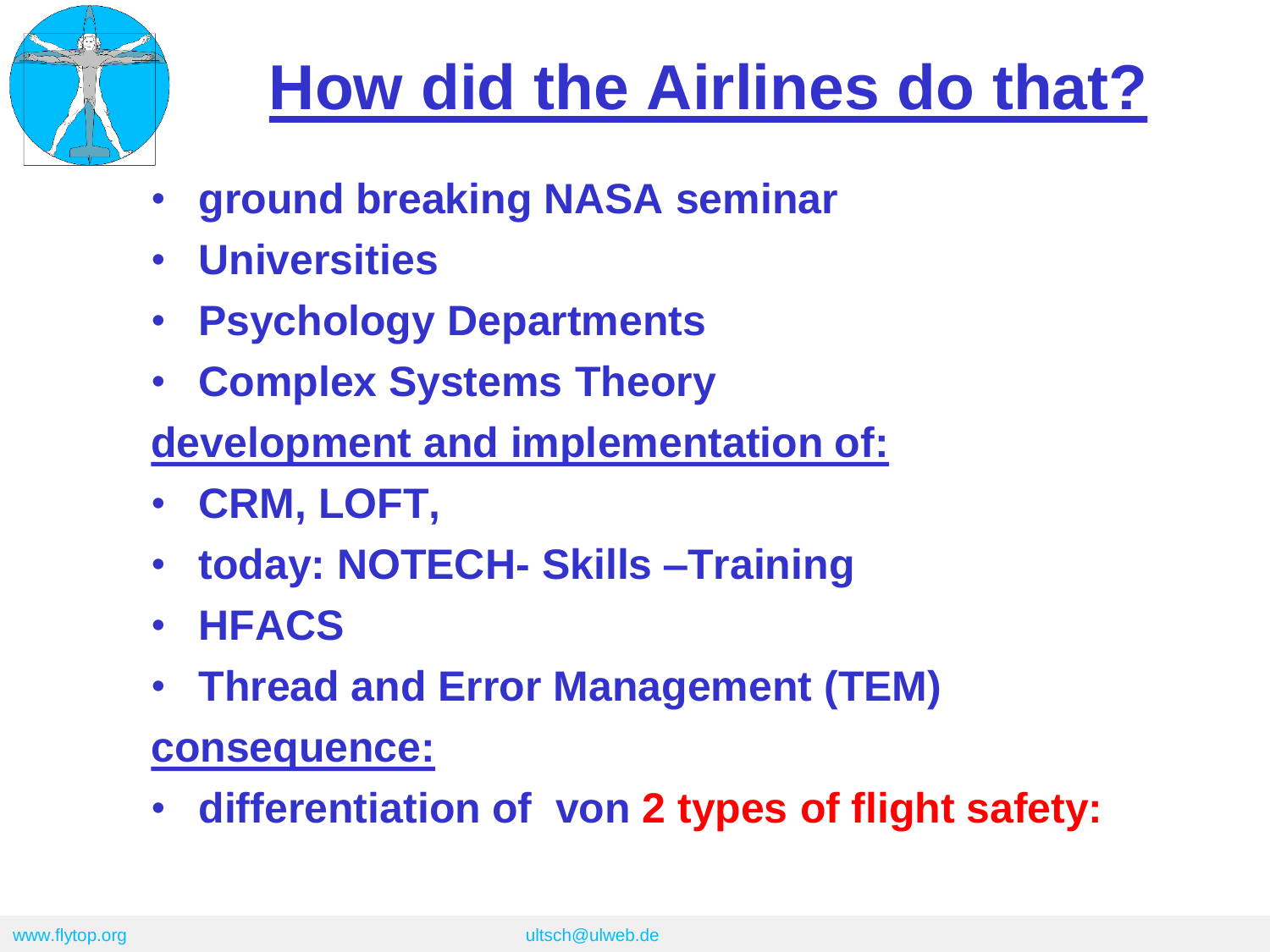

# **Methods for accident prevention**

• **2 different types:**

# **Dynamic safety**

### **Static safety**

www.flytop.org ultsch@ulweb.de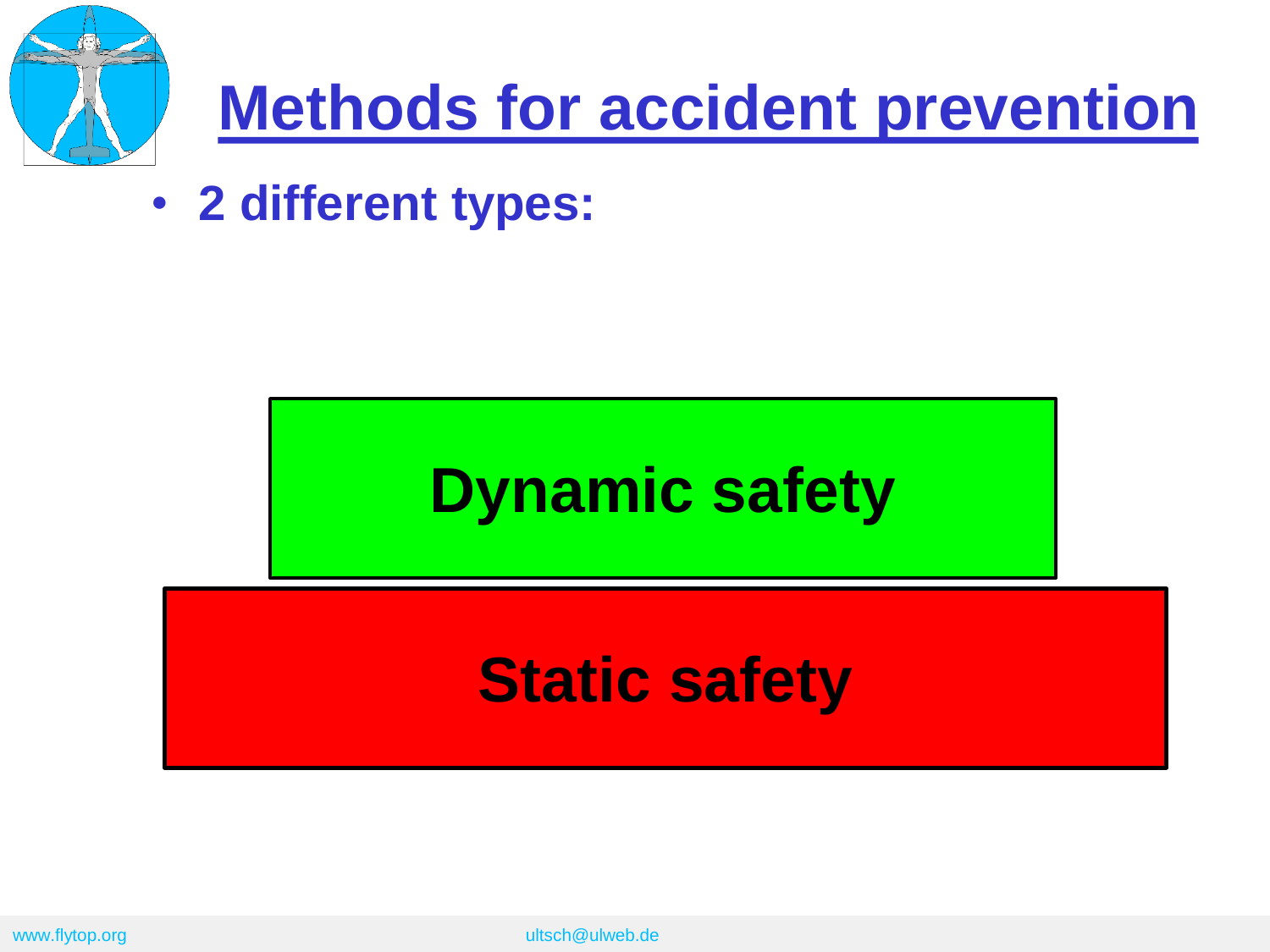

### **Core Ideas of Dynamic Flight Safety:**



- **pilots are not alone: they are embedded in a social system**
- **in gliding:** *their club*
- **accidents are just the tip of the iceberg**

### **learn from unsafe acts improve the safety of the club**

### $\Rightarrow$  **teach the club not the pilot**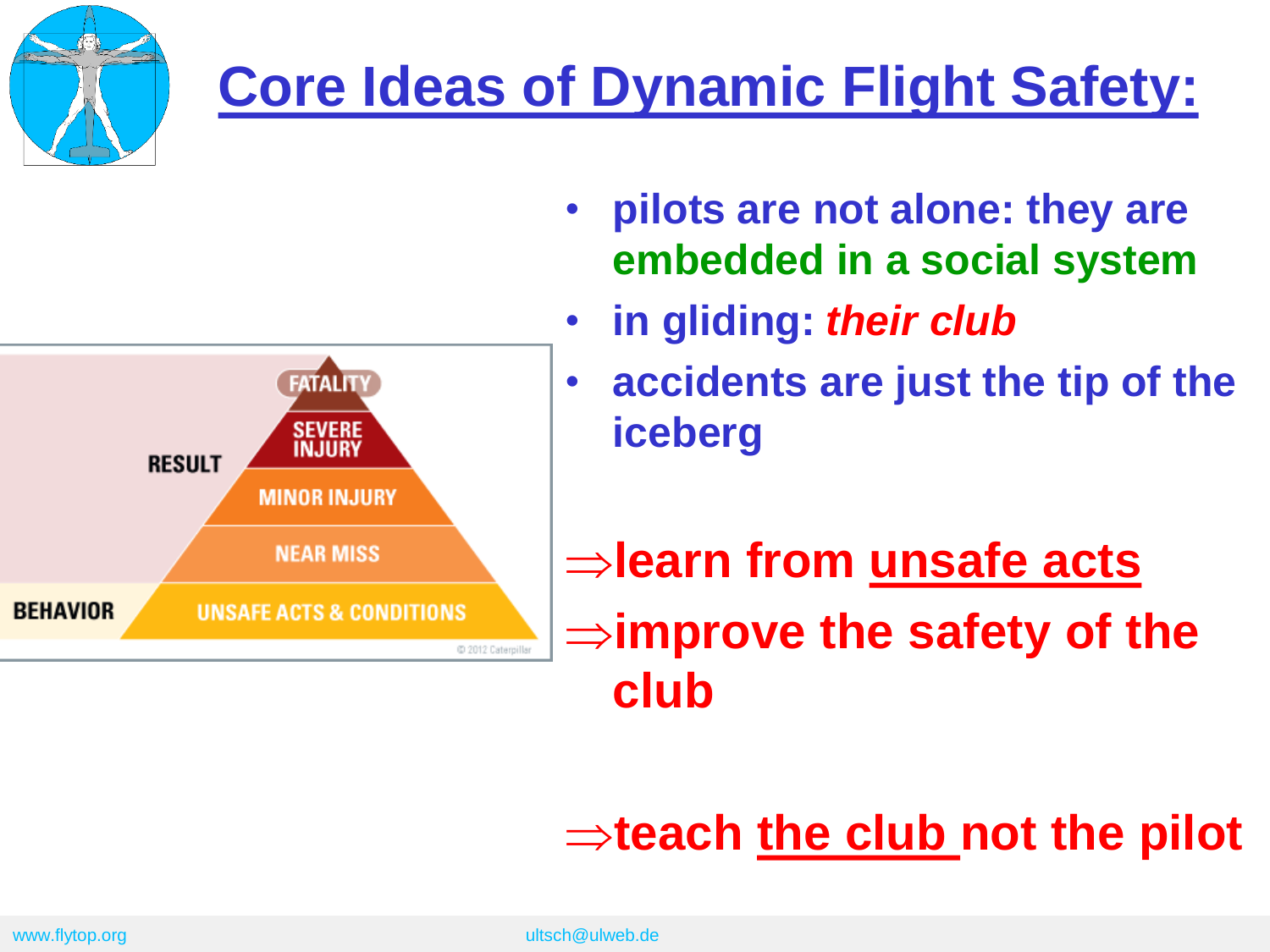

# **So main Method is**

- **Teach the club safer flying**
- **Is this possible? Yes,**
- **it is even easier to change the safety level of a club than that of a single pilot**
- **what are time & money expenditures? (see next slides)**
- **Can anyone do that: NO (don't try this at home!, NEVER TRY THIS WITH YOU OWN CLUB!)**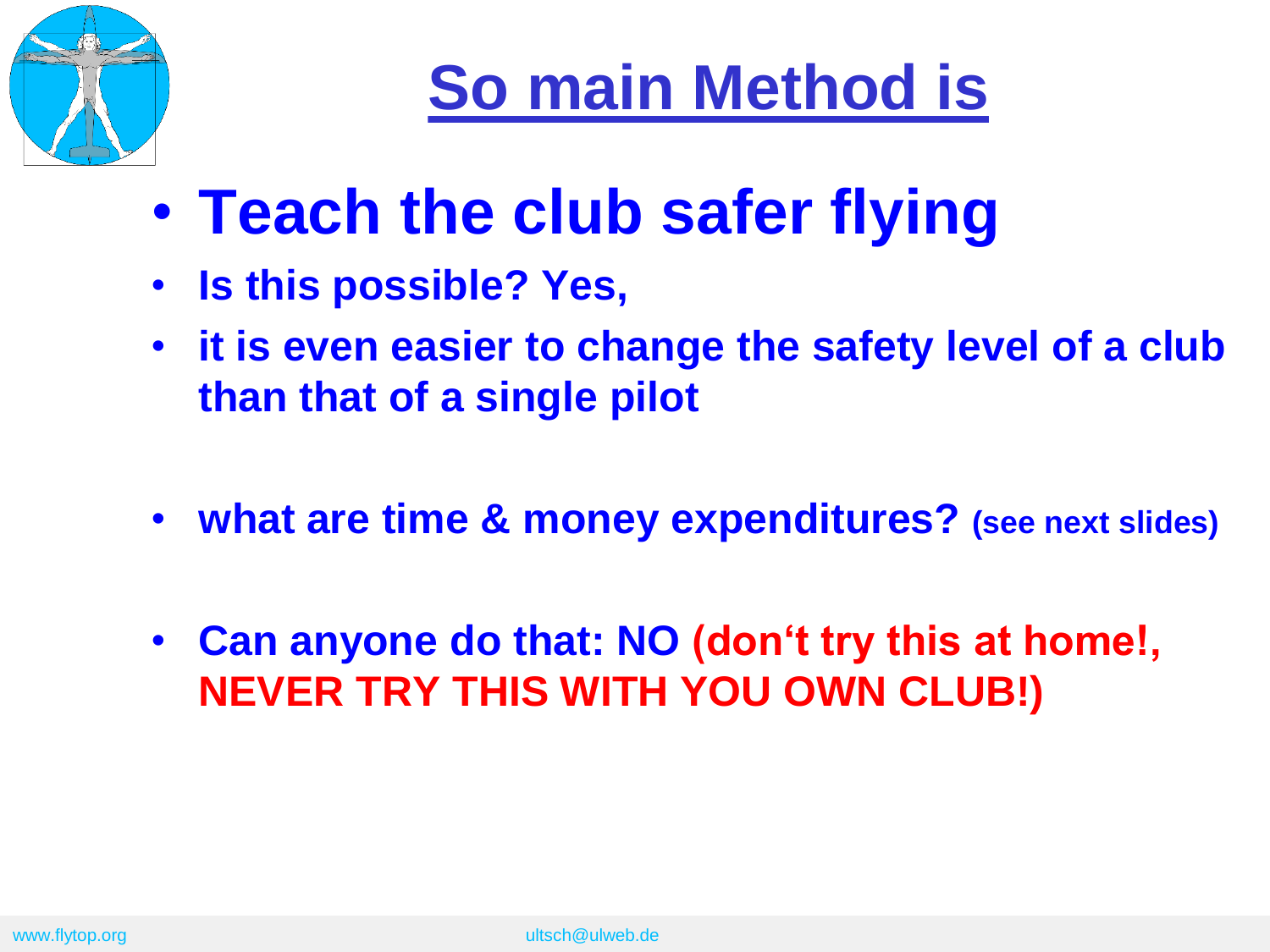

# **DYNAMIC Method**



www.flytop.org ultsch@ulweb.de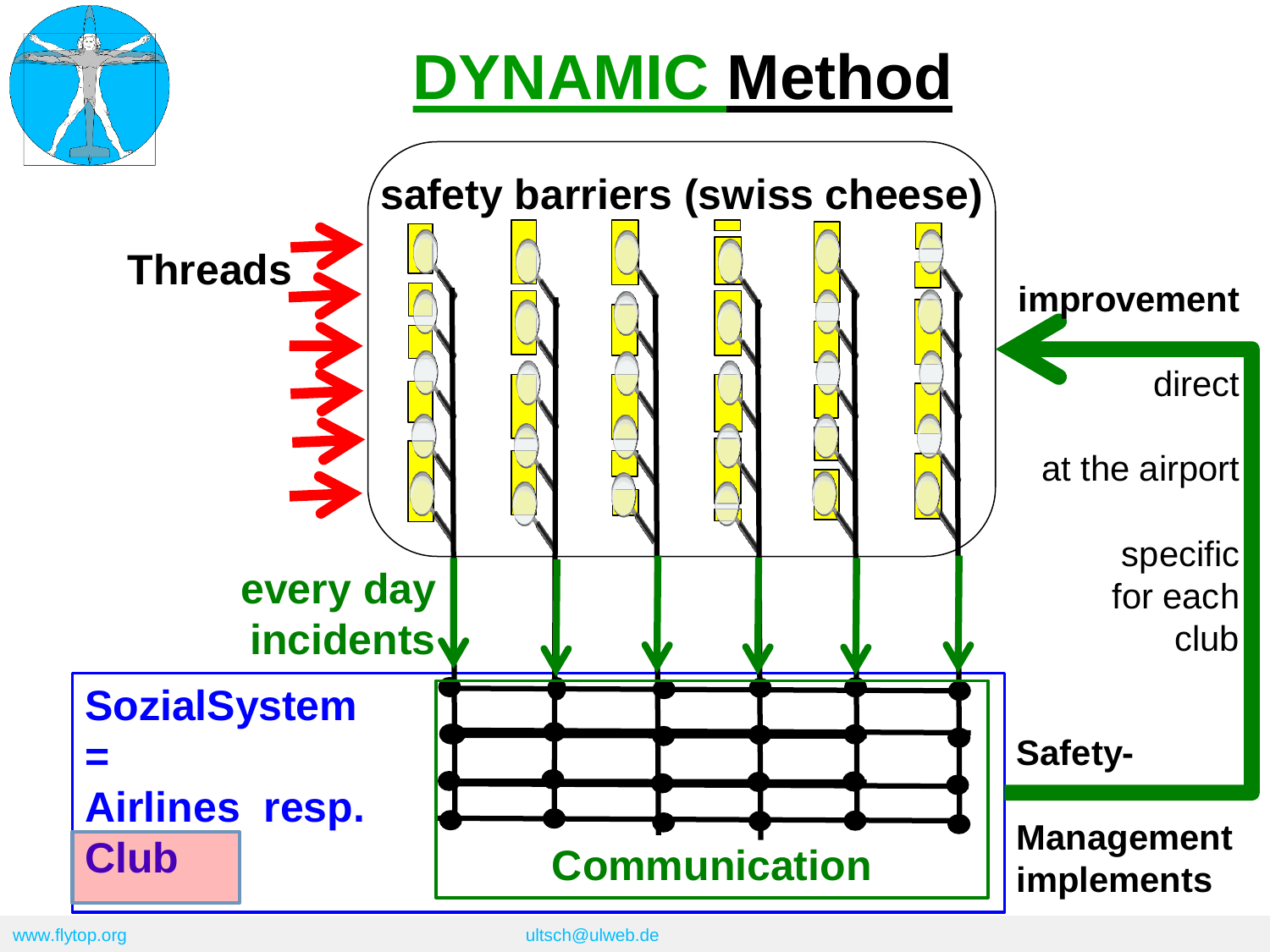

## **Who do we need to teach?**

- **the club's leaders i.e. the officers, flight instructors, opinion leaders (leaders)**
- **the club as a whole (Club)**
- **the social environemt of the pilots: wives, partners, parents (partners) (these act also as controllers)**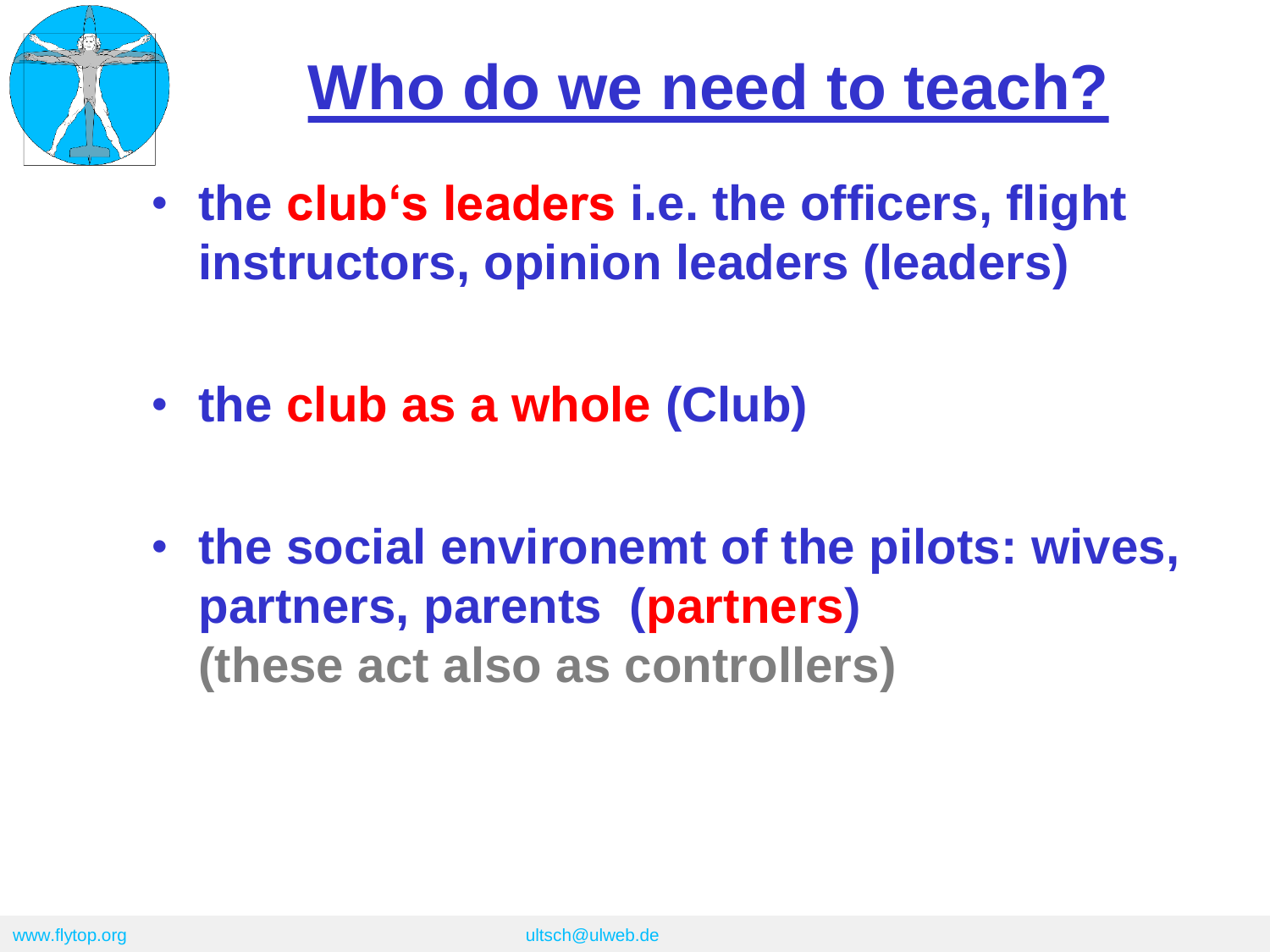

**FLYTOP Trainings**

### • **Club Training**

Leaders 1.5 days Club Training 2 days

Refresher 1 day

### • **Flight Instructor Training**

**Teaching** Flight Safety 2 days

Clinic for Flight Safety 1 day

### • **FLYTOP-Trainer Training** Module1 | Module2 | Module3

www.flytop.org under the control of the control of the control of the control of the control of the control of the control of the control of the control of the control of the control of the control of the control of the co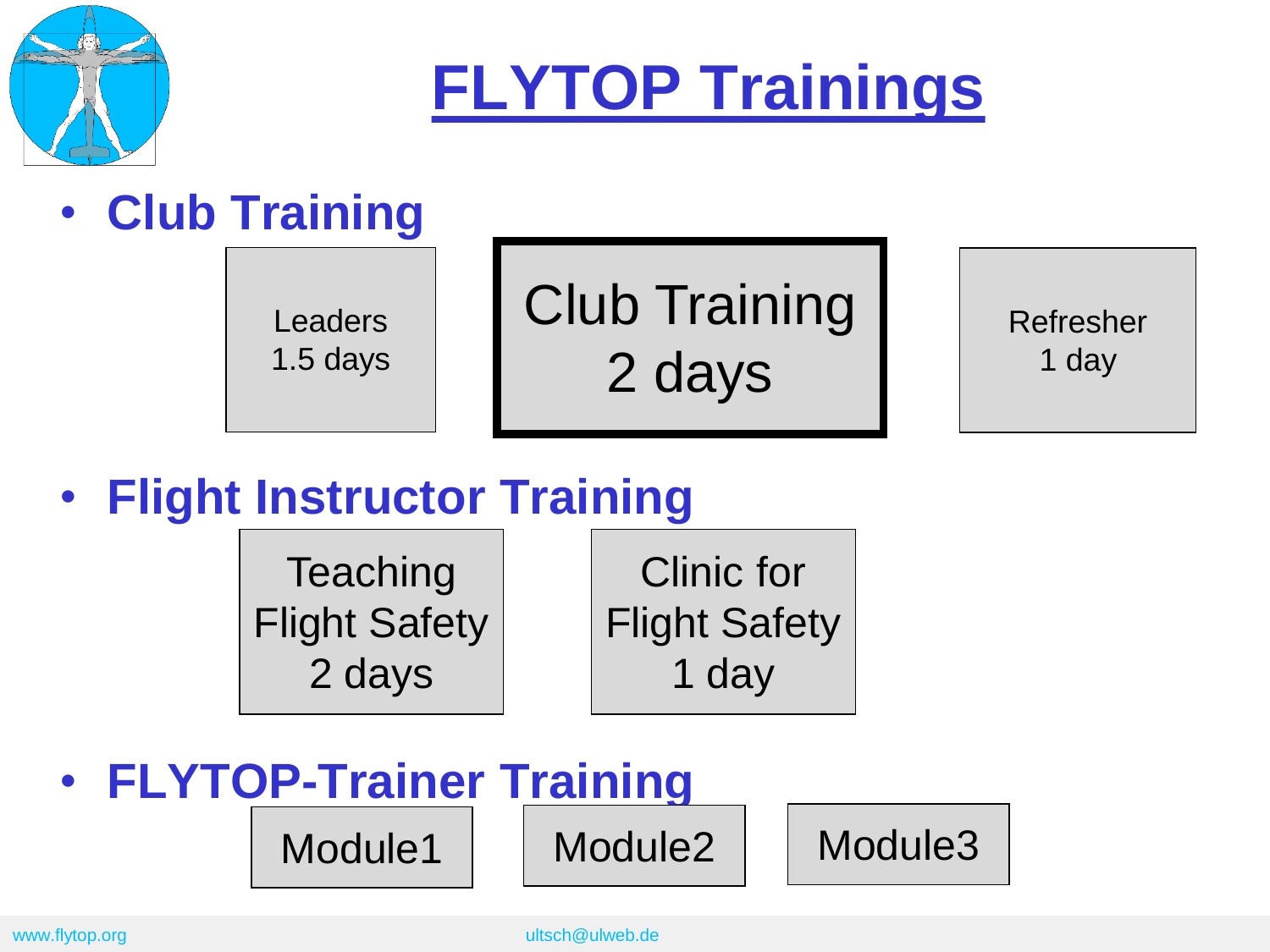

## **The FLYTOP Method**

• **precursors: Stop Crashing / Fly Safe (Sweden)**



- **Required audience:**
- **leader course: 98+% of leaders**
- **club courses 80+% of members plus wifes / partners / parents**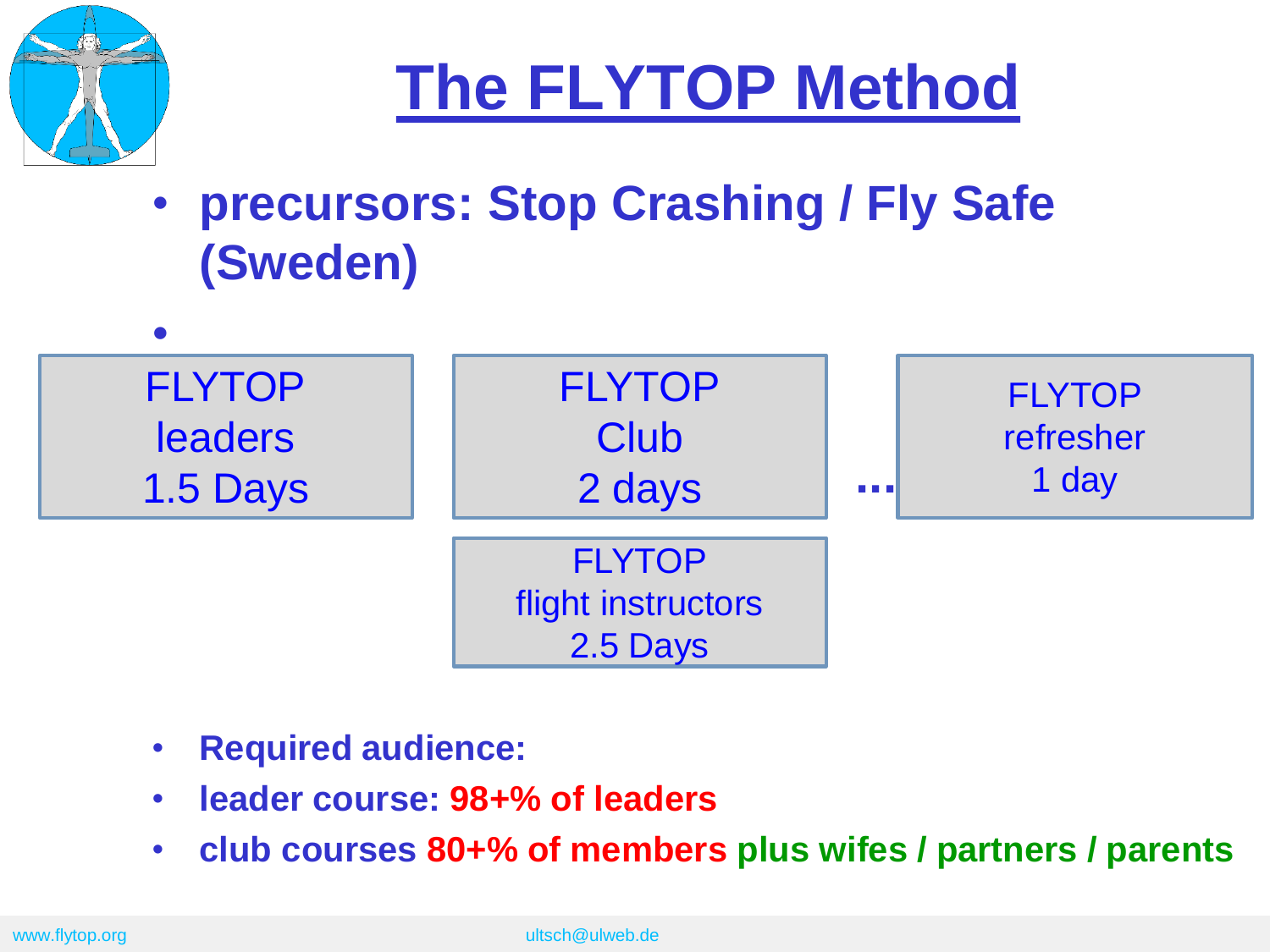

# **Syllabus of the Club Curse**

- **modern safety methods**
- **assessing the club's safety level**
- **methods for improvements >> COMMUNICATION**
- **in particular:**
- **the partners are taught the particularities of pilot's communication and pilot's behaviour traits**
- **Results after 2 days: 6-10 concrete projects including: chief, time line and controller**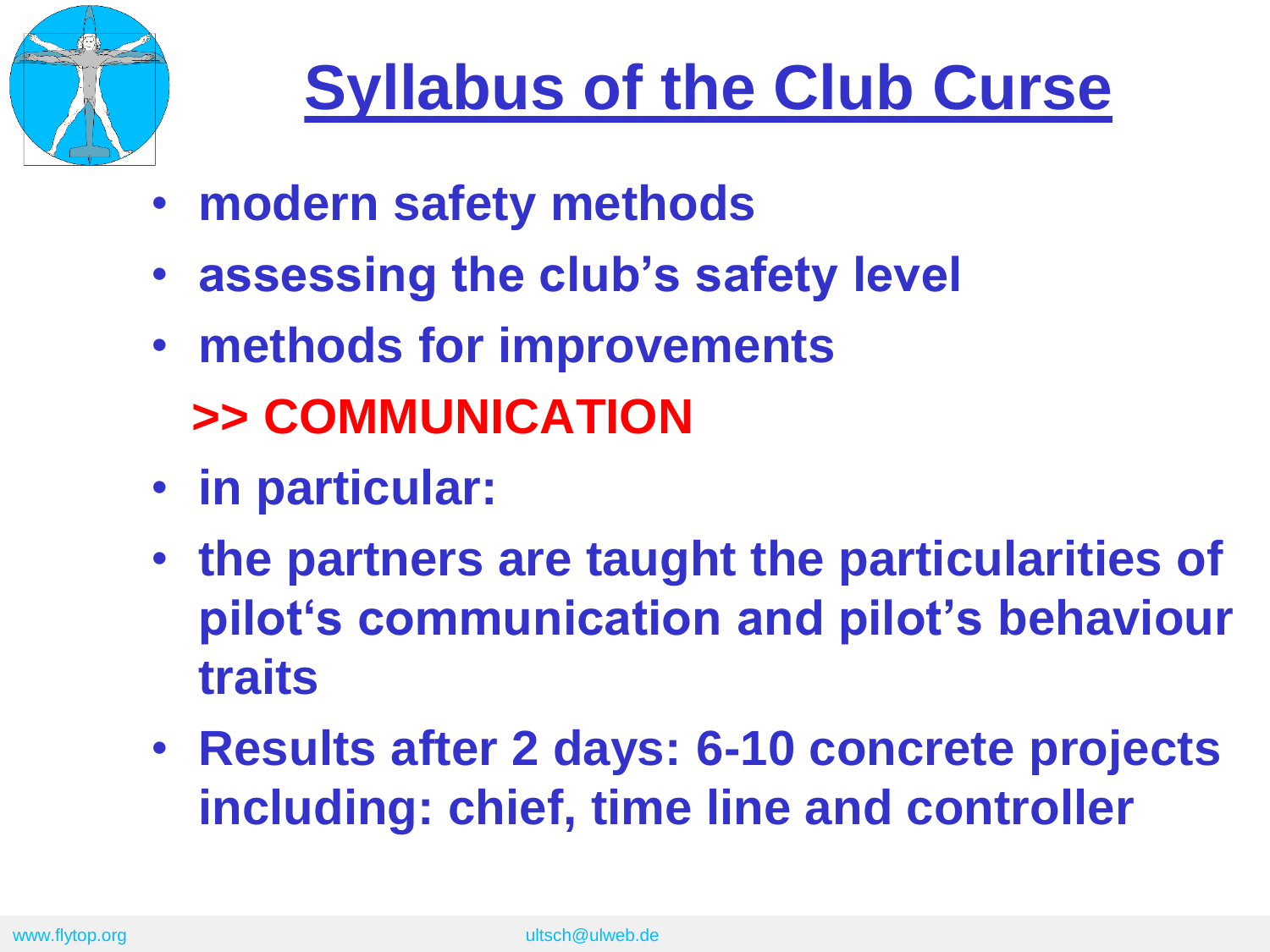

# **Syllabus of the Leader's Curse**

- **modern safety methods**
- **how are safety cultures recognized and**
- **methods for improvements**
- **COMMUNICATION for leaders**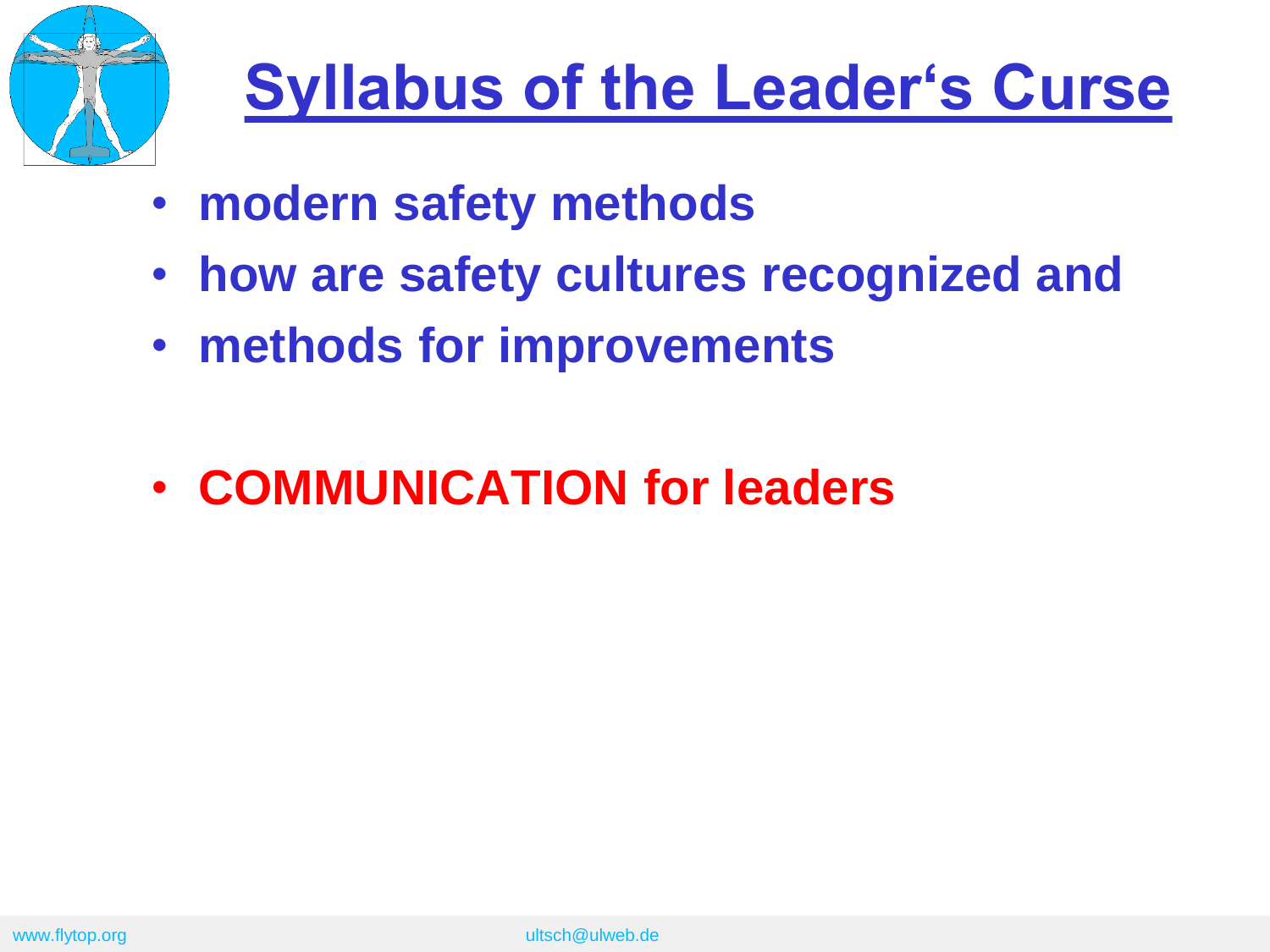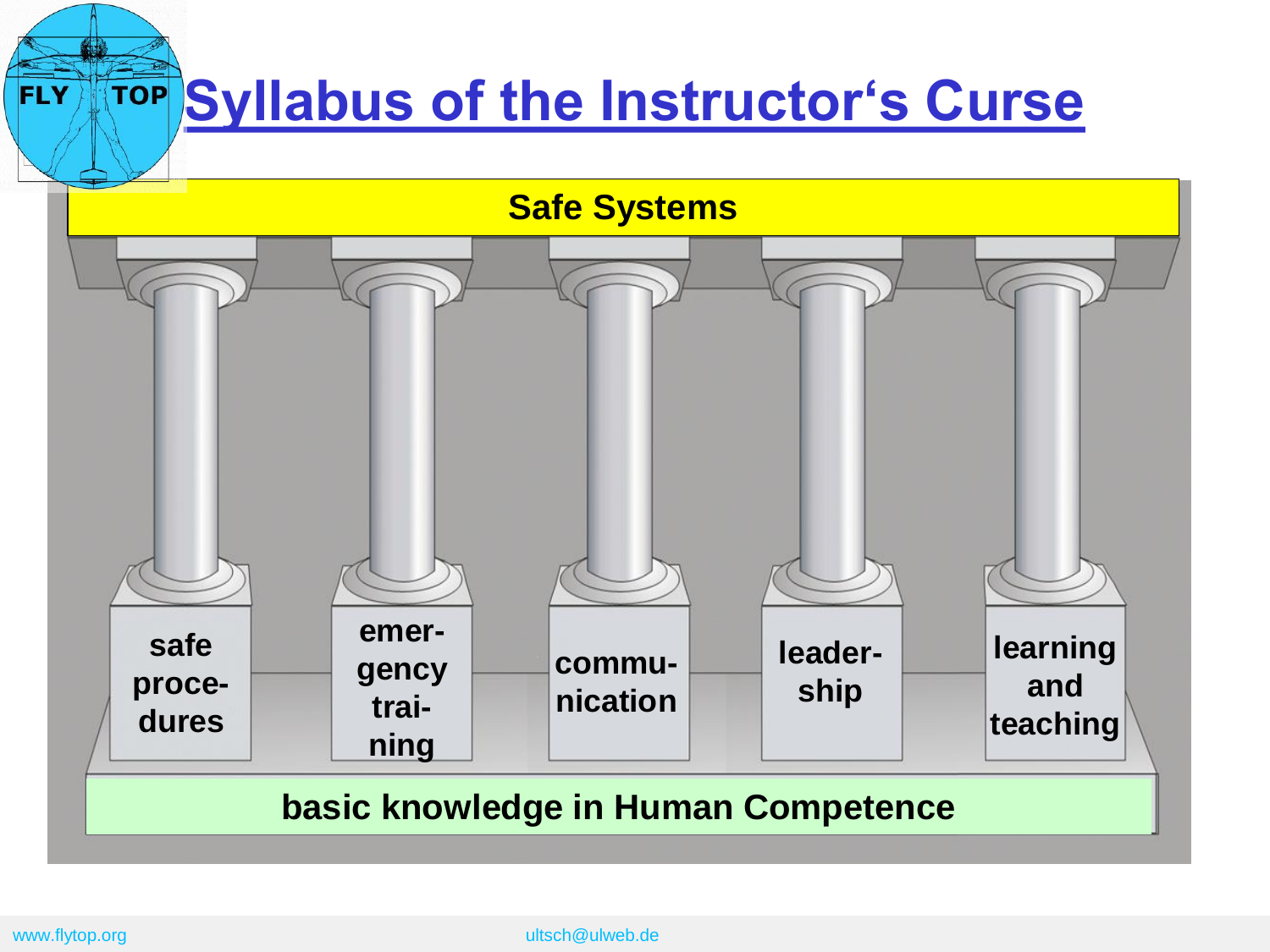



- **DON'T try this at home!**
- **amateur attempts in changing a club's "culture" will almost surely fail (we had our experiences!)**
- **DO NOT TRY TO TEACH YOUR OWN CLUB!**
- **It takes some training and experience to successfully change a club's safety behavior!**
- **Trainers must be trained first!**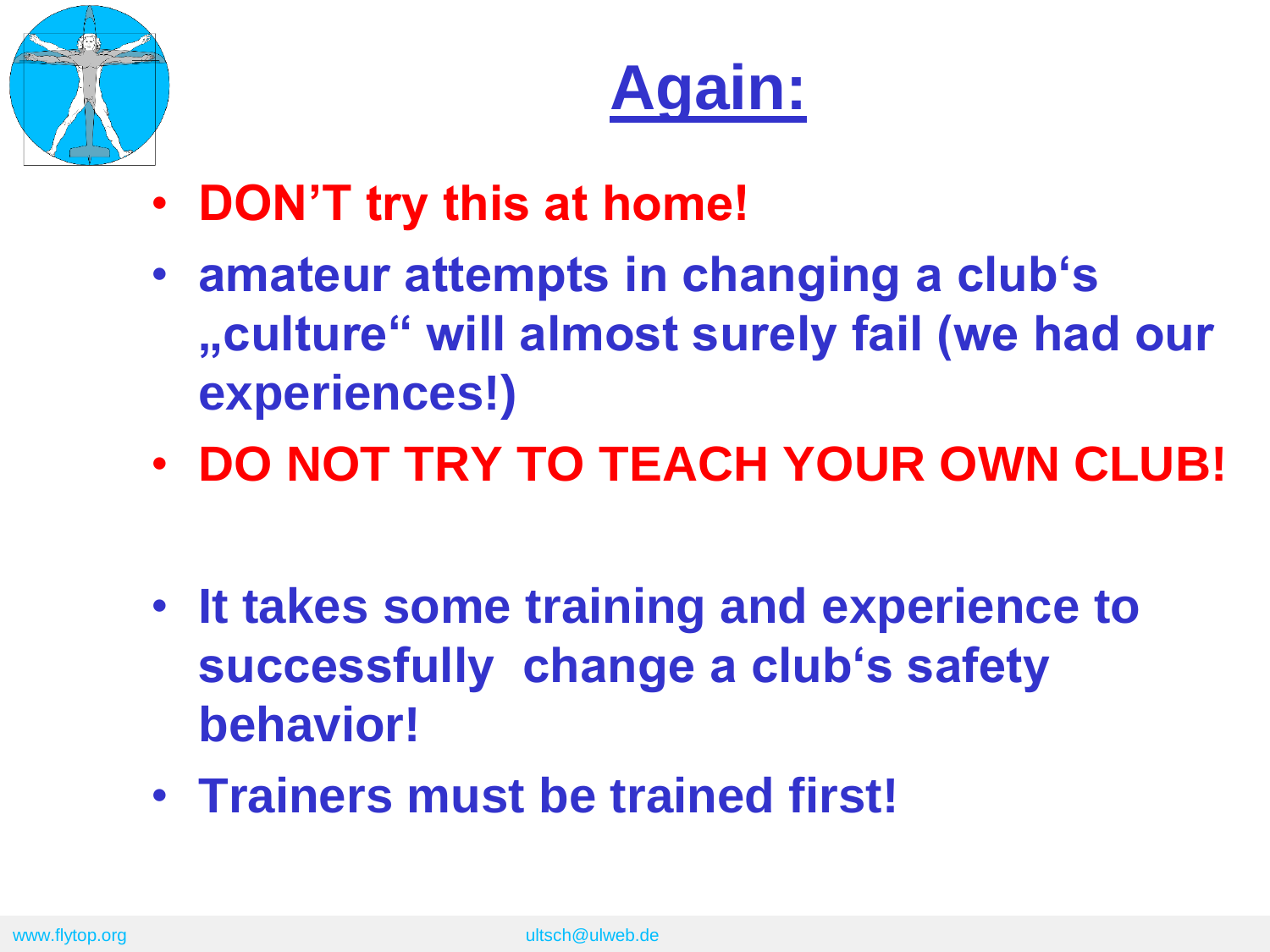

## **Can You adapt this System?**

- **Yes!**
- **Methods, systems and courses are developed and held on a non profit base**
- **fees are charged for travel expenses + reimbursement for trainers,**
- **often sponsored by insurances or the local gliding associations (LVB, HLV, BWLV...**
- **new trainees are welcome!**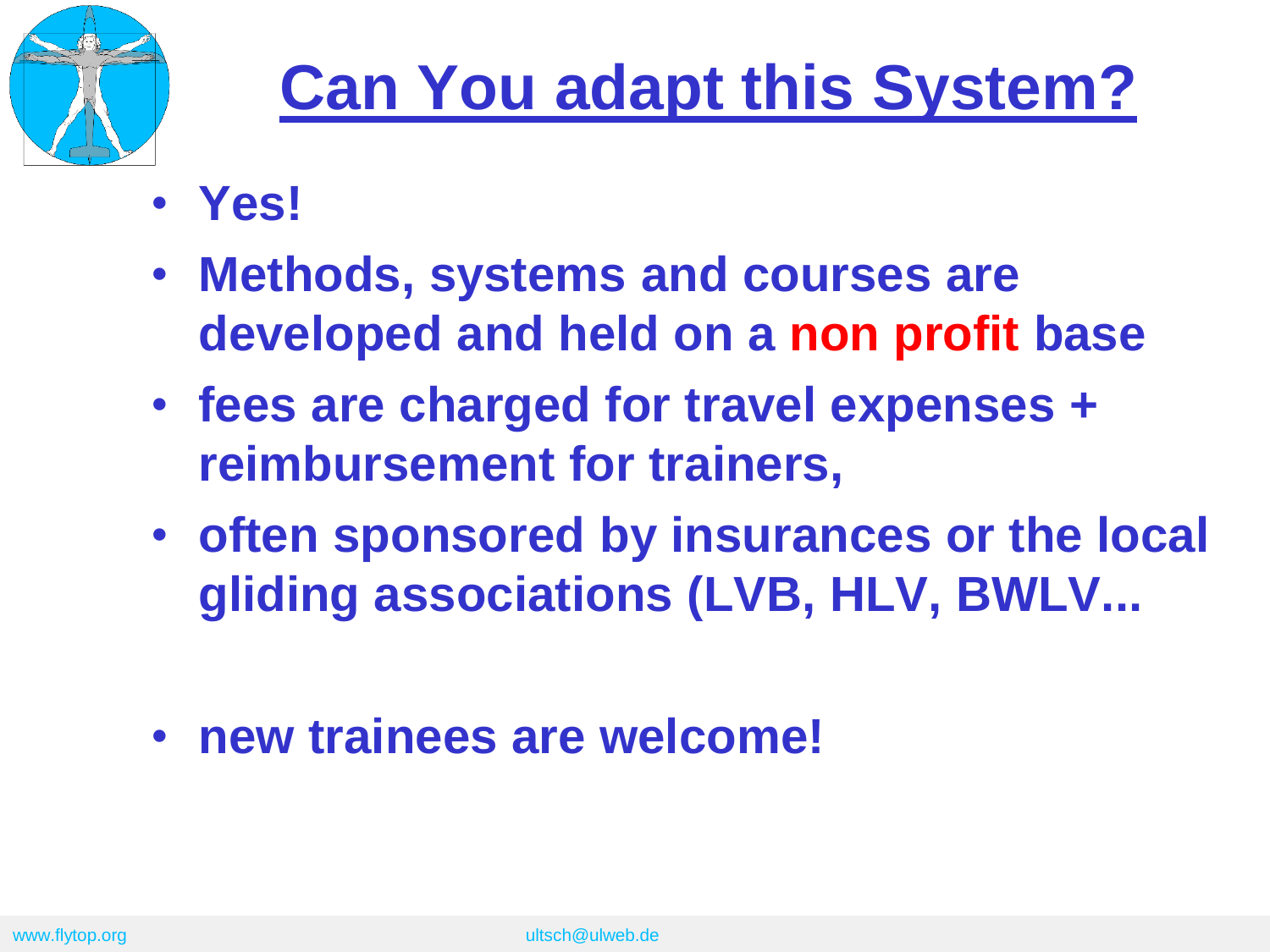



- **ca 50+ courses in Germany and Switzerland**
- **according to a high FAA officer in Switzerland: "***more than 10 serious accidents prevented***"**
- **Next course: November 2017 in Bavaria**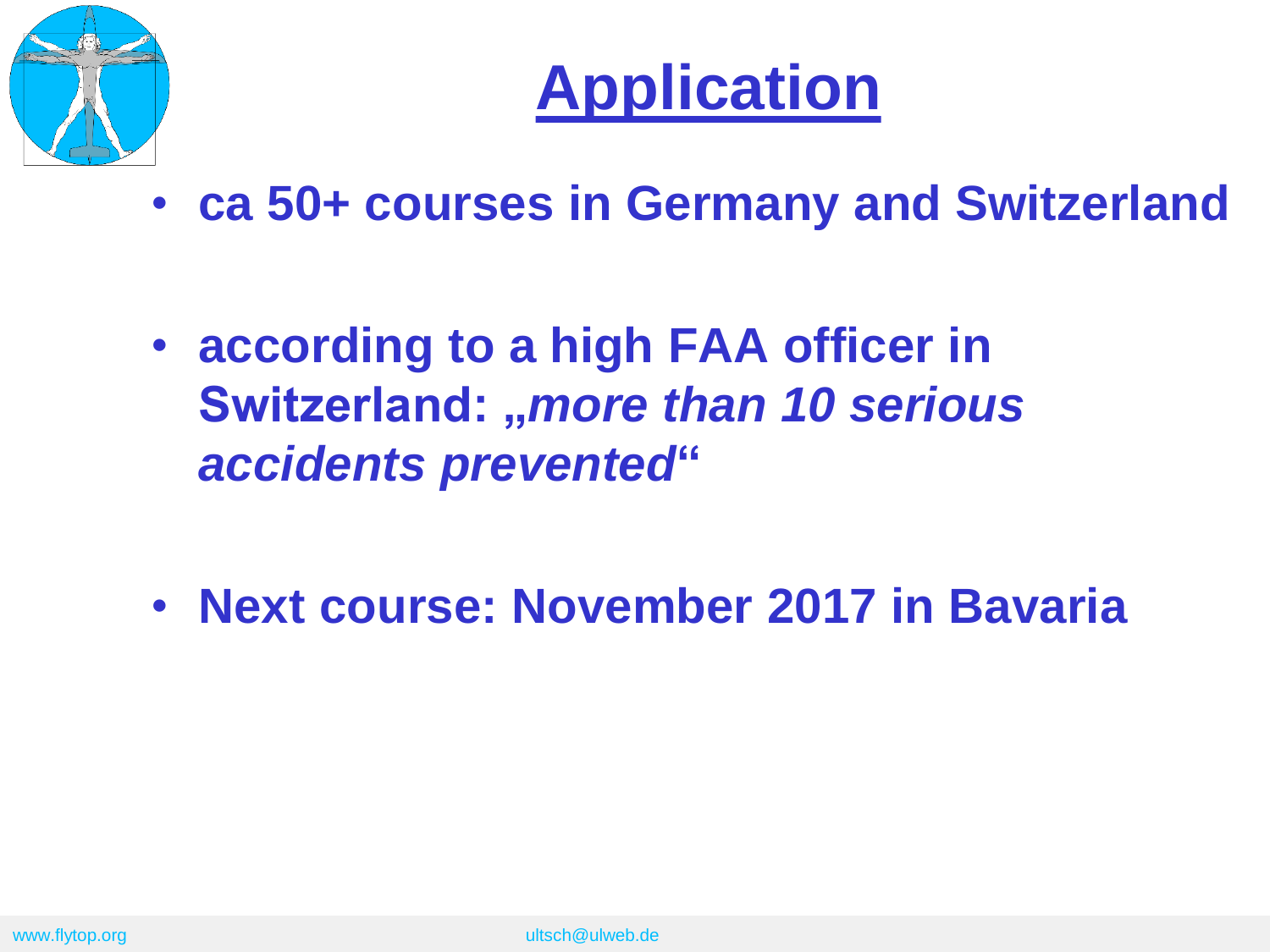



- **today's main safety method (static) is saturated**
- **to increase safety in gliding a new method, dynamic safety, must be implemented**
- **dynamic safety teaches the club instead of the pilot**
- **methods and courses are ready and developed**
- **OSTIV-TSP could help in the introduction of these new methods**